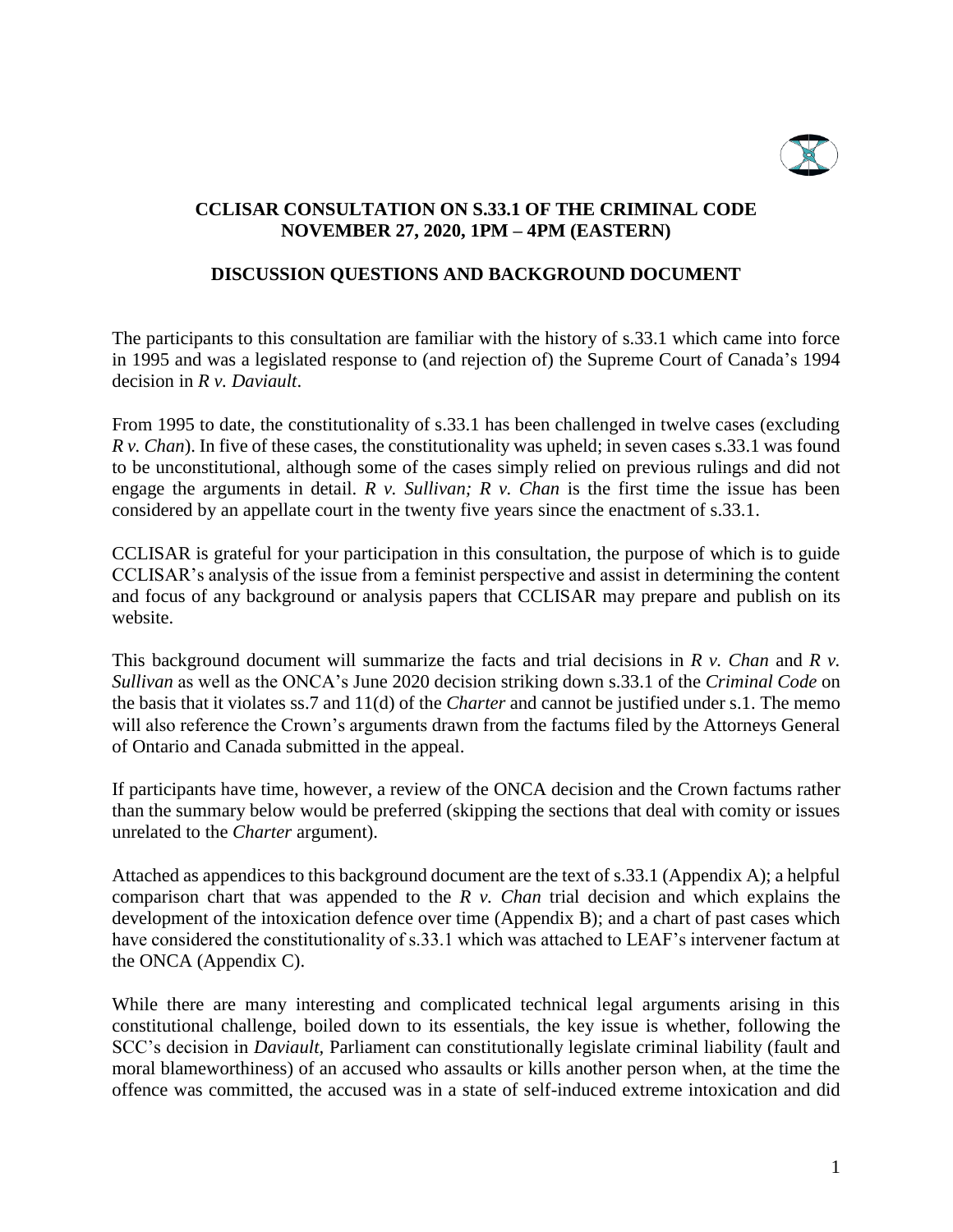not knowingly or voluntarily commit the act in question. While the parties and the Court disagree on the application of the constitutional analysis, it is generally fair to say that common ground is that s.33.1 criminalizes self-induced intoxication to the point of automatism when a violent act is committed in that state. The act of becoming voluntarily intoxicated becomes an essential element of the offence, along with the consequence of that act, being the violence perpetrated on the victim.

Below are a series of questions for discussion at the workshop. The questions as framed below assume a fairly deep level of knowledge of the decision, but have been set out upfront in this memo so that you have a sense of what to look for when you review the summary of the case below and/or the ONCA decision and Crown factums.

If prior to Friday November  $27<sup>th</sup>$  you think other issues or questions would be helpful to discuss, please get in touch with me.

# **Discussion Questions**

- 1. Although s.33.1 has been held to be constitutional on five occasions (six including the lower court decision in *R v. Chan*), all prior rulings upholding the provision have found that s.33.1 breached the accused's rights, but is justified under s.1. The Crowns in *Sullivan and Chan* attempted to argue that there is no *prima facie* breach of s.7 and s.11(d). They acknowledge that it is a principle of fundamental justice that no person should be found criminally at fault in the absence of some voluntary wrongful conduct to which a culpable mental state is attached. They argued, however, that s.33.1(2) creates a "new alternate mode of liability" in which the culpable mental state and wrongful conduct are established when the Crown proves the voluntariness of the act of intoxication with knowledge or constructive knowledge of the risks of consuming the intoxicating substance.
	- a. What are participants views on the Crown's interpretation of s.33.1(2) as creating a new mode of or route to liability? And does it avoid the substitution breach (the ONCA said "no").
	- b. What are participants' views on the feminist arguments (or strongest arguments) that can be advanced that s.33.1 does not violate an accused's *Charter* rights?
	- c. What are the risks of any such arguments in terms of implications for other contexts and/or the most vulnerable accused?
- 2. The ONCA held that there was no place for internal balancing in defining the principles of fundamental justice in this case. The Court distinguished *Chan* from *Mills* on the basis that the amendment to the Code in *Mills* was a legislative accommodation of the complainant's equality/privacy rights with the accused's rights of full answer and defence, and as such internal balancing was appropriate. But in s.33.1, the statute is not aimed at achieving a compromise between protected interests, but rather the dual goals of accountability for those who engage in societally unacceptable violent conduct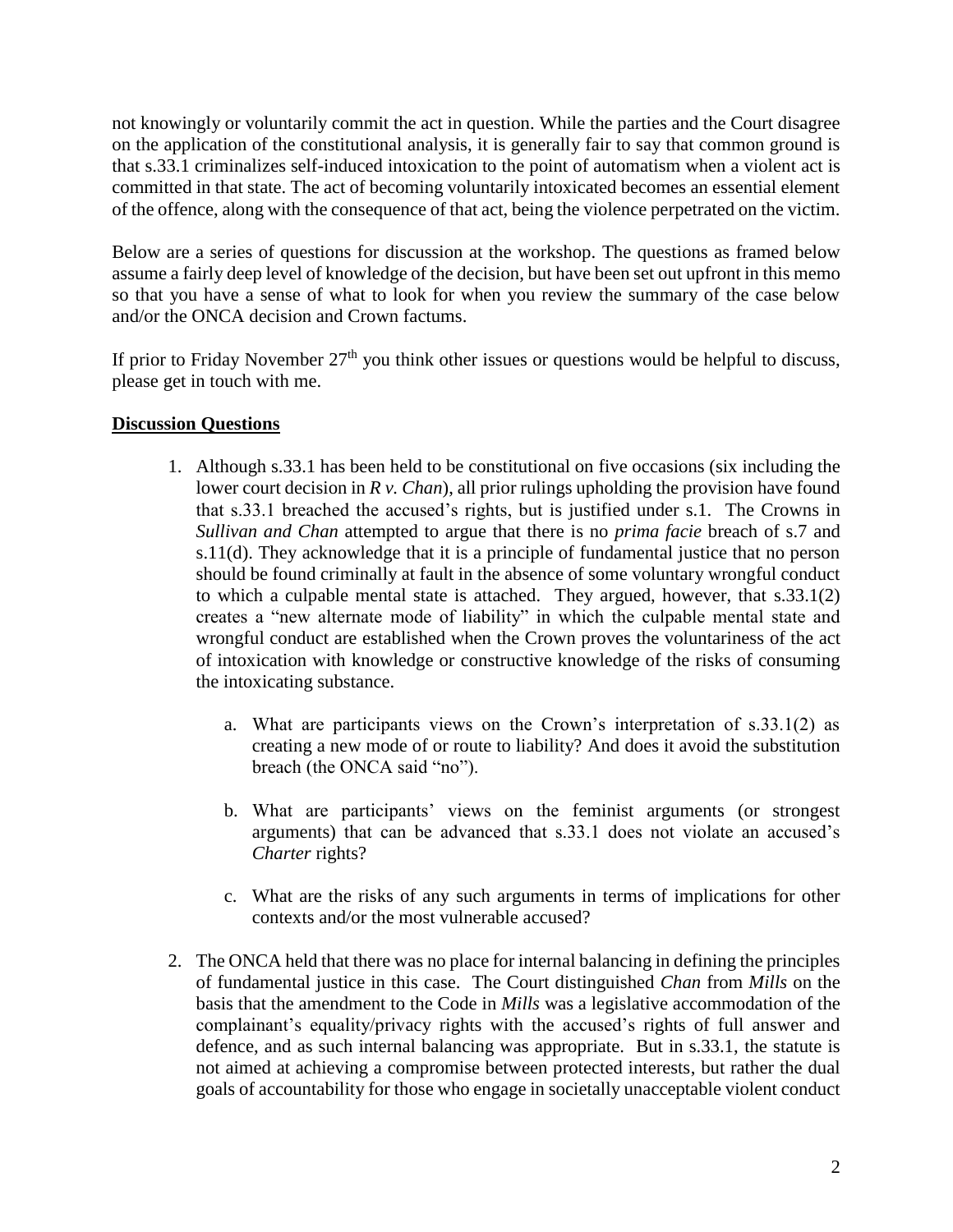and protection for the victims of that violence (with a stated concern in the preamble for violence against women and children). The Court also held that regardless of any theoretical discussion of the possibility of internal balancing of competing rights under s.7, the principles of fundamental justice at issue as they relate to s.33.1 "have already been authoritatively determined" (a ruling that is a bit hard to argue with). **Question:** Is there any role for internal balancing of the ss.7, 15 and 28 rights of women/children impacted by intoxicated violence in the analysis of the principles of fundamental justice in this case? And if so, what practical or analytical impact does this internal balancing have?

- 3. It seems difficult to argue that the SCC in *Daviault* hasn't already decided, at a minimum, that s.33.1 breaches an accused's ss.7 and 11(d) Charter rights. There thus appears to be limited room to argue that an accused's ss.7 and 11(d) rights are not breached. At the ONCA, the Ontario Crown attempted to distinguish *Daviault* from s.33.1 by arguing that *Daviault's* application is narrow in scope and that *Daviault* only found the common law prohibition of the defence of self-induced extreme intoxication in *Leary* to be unconstitutional*,* but did not prohibit Parliament from stepping-in and legislating. **Questions:** What are participants' views on the strength of this argument? With reference to the question in #2 above, is there any scope for distinguishing *Daviault* on the basis that it was decided years before *Mills* and the recent *Barton/Goldfinch* trilogy? What other arguments or analyses are available to distinguish or develop *Daviault* in the intervening 25 years? Or is the only principled submission that the SCC must re-consider *Daviault*'s breach analysis? Virtually no section 1 analysis was undertaken in *Daviault* (which will be discussed below). Accordingly, it is much easier to argue that *Daviault* is not binding on the Court in 2021 insofar as the Court must undertake at first instance a nuanced and contextual s.1 analysis having regard to competing societal interests. This discussion question, however, addresses challenging *Daviault*'s finding of *prima facie* breach.
- 4. A variety of specific questions relating to the s.1 analysis undertaken by the ONCA are set out below, but in general, what are participants views on the best arguments to support the justification for s.33.1 under s.1? In particular, especially having regard to the Court's concerns about the accountability and protective purposes discussed below, what are the strongest arguments to support a s.1 analysis having regard to the security and equality rights of women and children (and other victims) targeted by intoxicated offenders? As with the discussion of the *prima facie* breach, for participants who think that the legislation cannot or should not be upheld under s.1, what are the implications of arguments in favour of doing so, particularly for other contexts?
- 5. Under section 1, the ONCA defined the legislative purpose narrowly and then ruled that such purpose itself was unconstitutional (and thus of no assistance in the s.1 analysis). Specifically, the ONCA ruled that the legislation is not targeted at alcoholinduced violence in general, but only at the rare circumstance of violence committed by offenders while in a state of automatism caused by self-induced intoxication. The Court accepted that there are two objectives of the legislation: (1) to hold individuals who are in a state of automatism due to self-induced intoxication accountable for their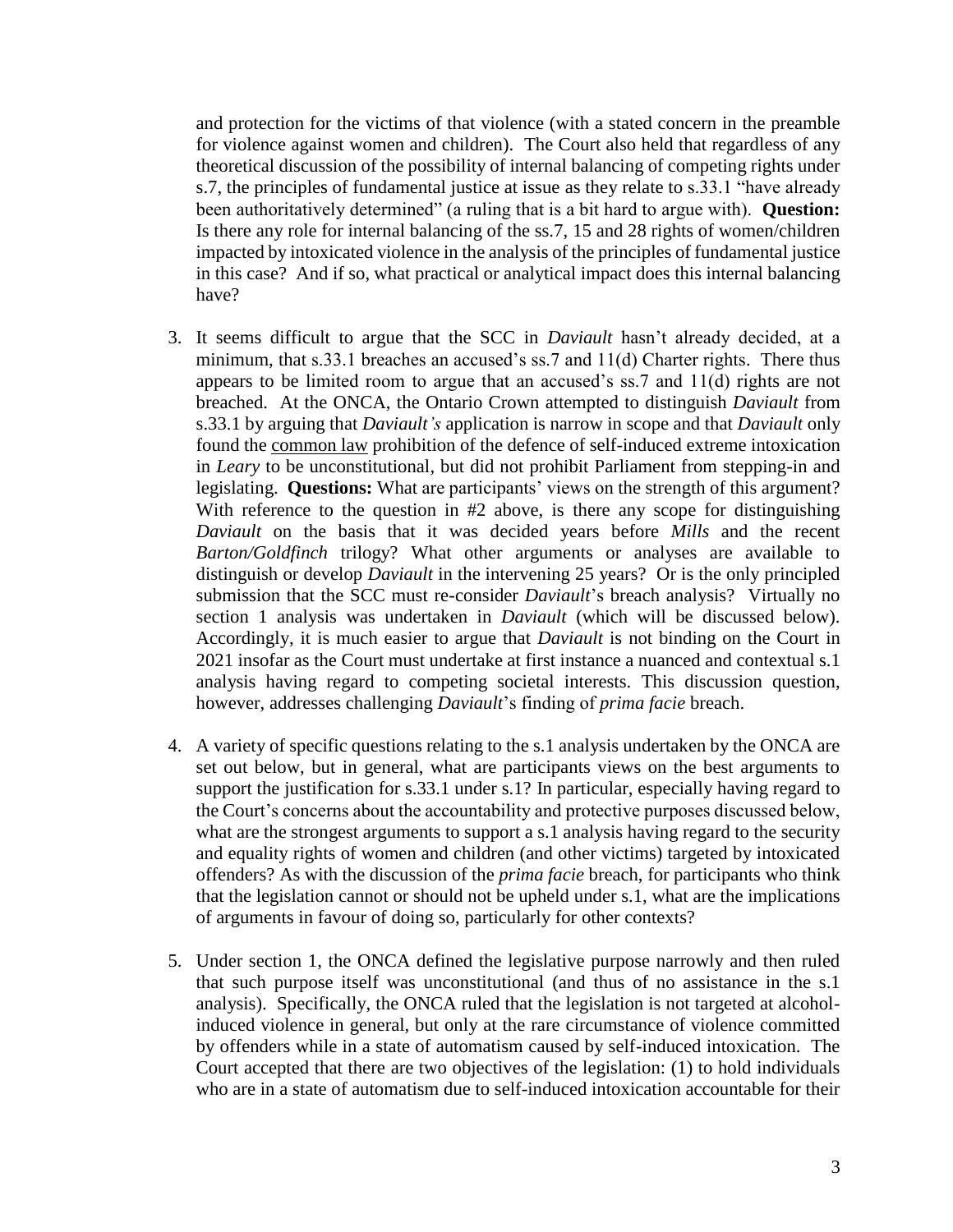violent acts (the "accountability purpose"); and (2) to protect victims, including women and children, from violence-based offences committed by those who are in a state of automatism due to self-induced intoxication (the "protective purpose"). The Court held that the accountability purpose is an "improper" purpose and cannot serve as a pressing and substantial societal objective: "…given that the principles of fundamental justice at stake exist to define the constitutional preconditions to criminal accountability, the desire to impose accountability is itself an unconstitutional purpose" (para. 139). The Court also ruled that all criminal law exists to hold offenders accountable, and as such the accountability purpose is too broad and would otherwise serve to inoculate all criminal legislation. **Question:** What are participants thoughts on this analysis of the legislative purpose? What are the best arguments to reject the ONCA's analysis in this regard?

- 6. In terms of the protective purpose, the ONCA held that this was a substantial and pressing concern, but like the trial judge, held that this purpose was not rationally connected to s.33.1 since the provision does not act as a deterrent to intoxicated offenders. **Question:** What are participants' views on the Court's analysis of the "protective purpose"? And isn't the purpose of all criminal legislation to prohibit unacceptable conduct to protect society? Having regard to the studies that establish that criminal law generally has a very limited deterrent effect, what implications does the Court's analysis of the protective purpose have more generally?
- 7. On minimal impairment, the ONCA ruled that there were other alternatives available to Parliament short of the prohibition under s.33.1. These alternatives included the *Daviault* defence itself, which confines the defence to a rare and narrow band of cases; and the option of a stand-alone offence of criminal intoxication, making it a crime to commit a prohibited act while drunk. It is arguably quite surprising how much time the Court devotes to the option of a stand-alone offence of criminal intoxication, particularly since the Court simultaneously acknowledges (at para.136) that such option might itself be constitutionally suspect. **Question:** What are participants' views on the Court introducing the idea of the stand-alone offence of criminal intoxication (which idea was rejected by Parliament in 1994/1995) as a basis for finding that s.33.1 is not minimally impairing or proportionate?
- 8. The defence of extreme intoxication to the point of automatism should be available only in the rarest of cases. On the other hand, we know from past experience that if s.33.1 is struck down, the defence will be raised routinely and likely will be successful much more often than in the rarest and most exceptional circumstances. Feminist scholars have pointed to the ubiquity of the honest but mistaken belief in consent defence, which was also anticipated to be the exception and not the rule. An equality argument made at the ONCA was that s.33.1 was necessary to prohibit the defence of extreme intoxication because of its prevalence following *Daviault*. A similar argument, focused on effects, is that permitting the defence of extreme intoxication will further normalize violence against women and will deter victims from reporting. A difficulty with these arguments, however, is that the problem is not the law, but the lower courts misapplying the law and/or the facts in the cases before them. It's hard to argue that an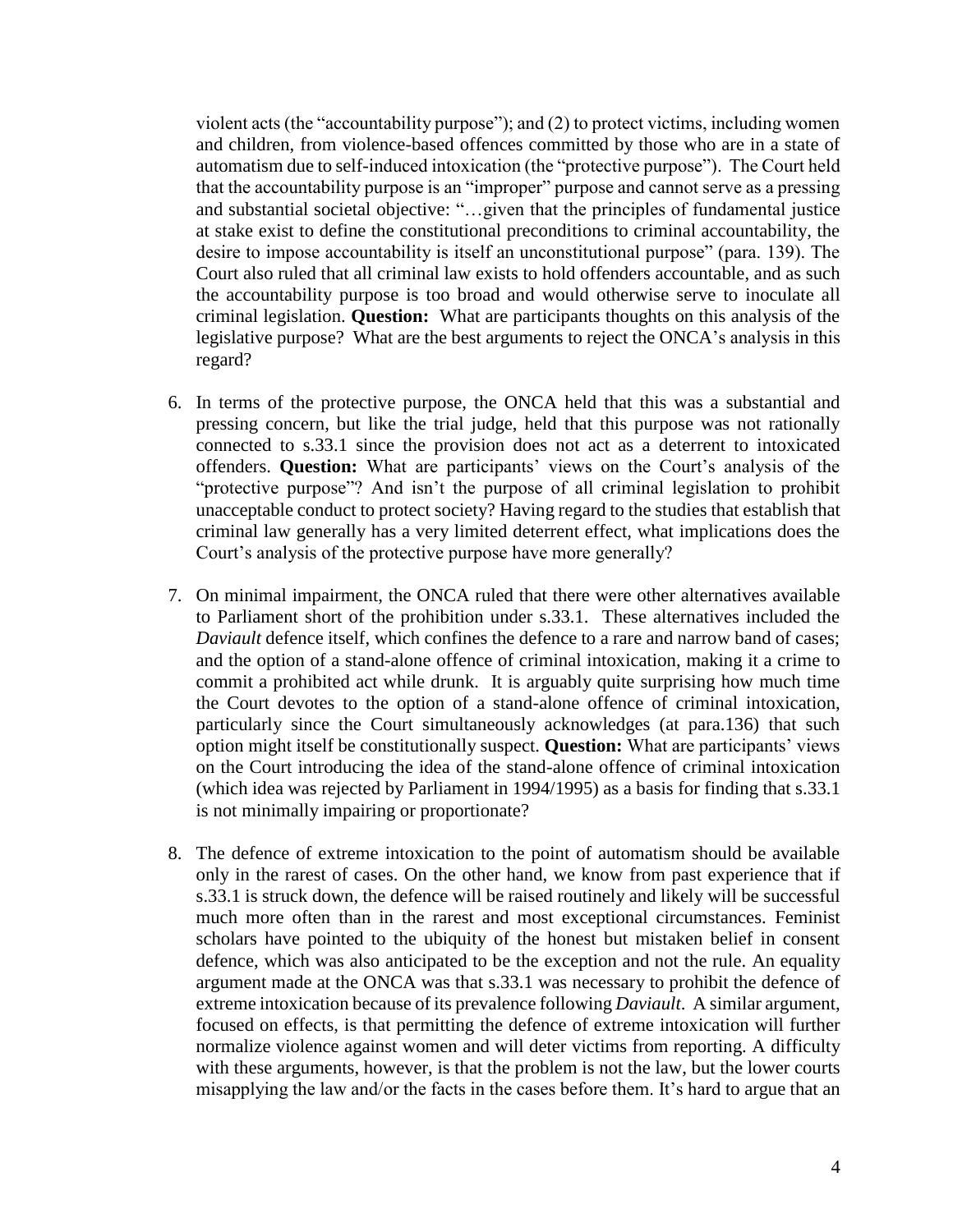unconstitutional law should be upheld under s.1 because courts just can't get the *Daviault* standard right. What role, if any, does this argument (or problem) have in legal arguments that might be presented to the SCC?

- 9. Relying on the dated Hansard evidence and submissions, rather than updated evidence, the Crown argued that the factual foundation for the *Daviault* decision was scientifically flawed, since alcohol consumption on its own cannot cause a state akin to automatism. What scope for advocacy, if any, is there on this point prior to the SCC hearing the appeal (assuming leave is granted)?
- 10. Similarly, it is notable that in both Sullivan and Chan the temporary psychosis caused both accused to be in a state of intense fear and threat, and their violent acts appeared to be in self-defence. Violence against women, and sexual violence in particular, arguably never takes this form. In fact, it is difficult to imagine how a state of psychosis caused by an intoxicant could cause someone to engage in sexual assault as a defensive act. **Questions:** What scope for advocacy, if any, is there on this point given the apparent relative paucity of the scientific data? Assuming it is scientifically accurate that no person can engage in sexual assault as an automaton (as alleged in *Daviault*), how would this information impact an analysis of s.33.1? Would it mean that there is no role for Parliament to play since the extreme intoxication defence, even if available in theory, could never be made out in fact and as such a law prohibiting the defence is moot? Or is it legitimate for Parliament to clarify that the defence can never apply, including to the category of cases involving only alcohol and sexual assault?
- 11. A central feature of the ONCA's decision in *Sullivan and Chan* is that on a criminal standard of penal negligence, there is no (or at least insufficient) foreseeable risk between consuming an intoxicant such as alcohol (or mushrooms or Wellbutrin or legalized cannabis, or prescription drugs with psychotic side effects) and violence, let alone extreme violence. The Court pointed out that it simply cannot be a "marked departure from the standards of the norm to become intoxicated", particularly in a world where consumption of alcohol and cannabis are legal (and, one might add, sold and arguably promoted by the government). In the *Chan* decision it was also emphasized that Chan had consumed mushrooms before with no ill effect. **Question:**  What are participants' views on developing an argument that if the legislation is unconstitutional, the finding of unconstitutionality should be limited and s.33.1 should be read down to apply only to cases where the accused has a prior history of psychosis and/or violence associated with intoxicants (which would arguably make the defence unavailable to Sullivan). In other words, Parliament may properly prohibit reliance on extreme self-induced intoxication where the accused has engaged in violence in a state of intoxication in the past. In such cases, there is a clearer connection between the choice to become intoxicated and the violent act. Such an approach would almost certainly make the defence definitionally unavailable to the vast majority of cases involving intimate partner violence. Alternatively, if this idea has some currency but it is too difficult to develop as a form of reading down argument, what arguments could be made to encourage the Court to include in its delineation of the rare circumstances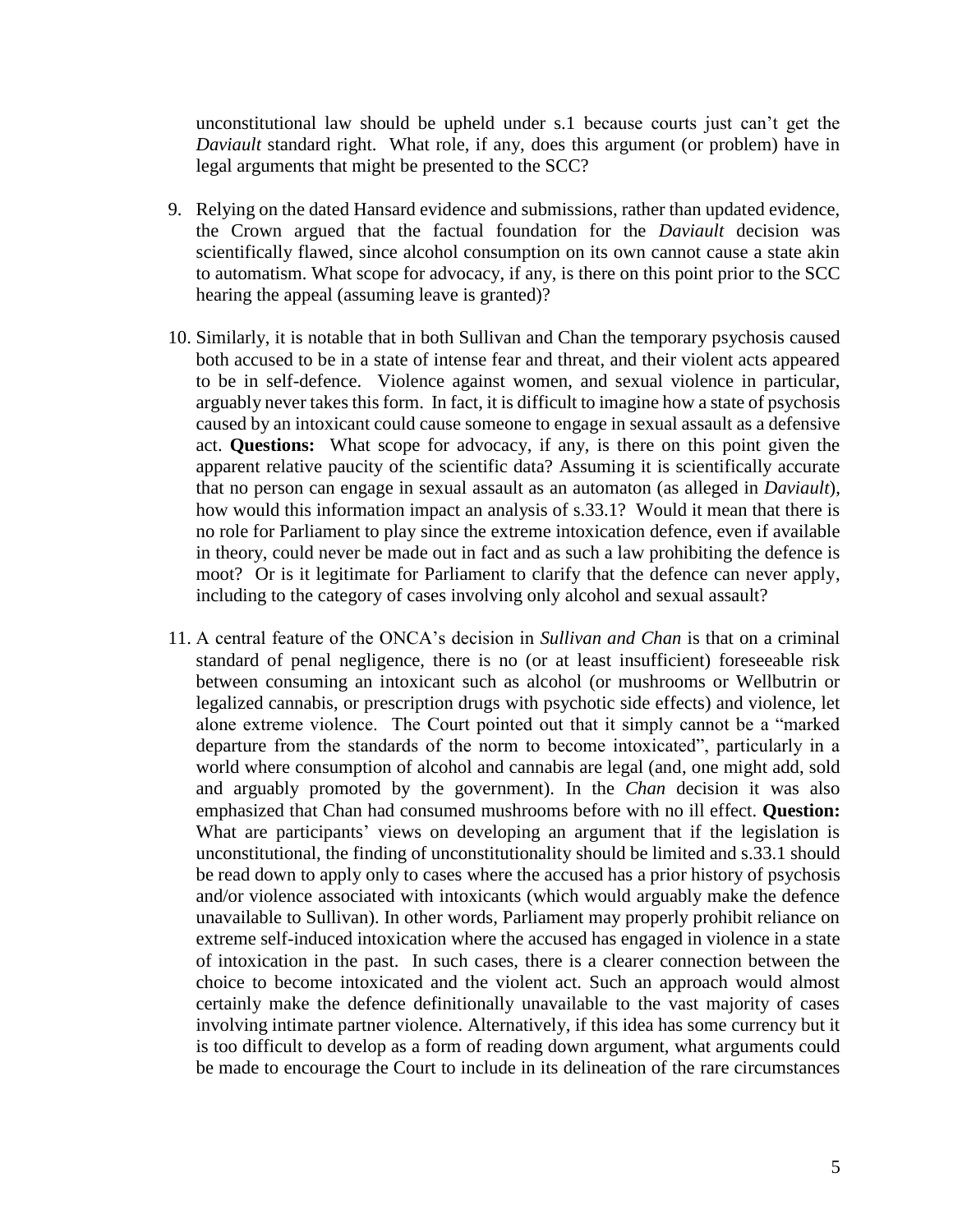in which the defence might be available, an additional requirement and onus on the accused to established that he has no past history of intoxicated violence?

- 12. In addition to the proposed argument above that would further narrow the scope of accused who might access the defence of extreme intoxication to the point of being an automaton, what other arguments can be made to stop the inevitable floodgates in sexual assault cases, should the SCC uphold the ONCA decision?
- 13. Given the onus on the accused to establish the defence of extreme intoxication, and the requirement for expert evidence, this defence (if upheld by the SCC) is realistically only going to be available to more privileged accused. Does this social reality have any bearing on the legal analysis?
- 14. Two other areas that would be useful to discuss on a preliminary basis and that are separate from the legal analysis of the constitutionality of s.33.1, are:
	- a. What is the most effective (feminist) approach to public communication about the case and the issue?
	- b. If the legislation is struck down, what are the next steps in terms of advocacy and legislative reform? What alternative proposals could/should be made to Parliament? Should a new defence akin to a s.16 NCR be established instead such that any person to whom the defence applies is subject to appropriate monitoring by the state? Such monitoring would seem unnecessary in cases such as Mr. Chan's, but could be structured to protect women and children in cases of substance abuse and intimate partner violence.

# **Summary of the Facts and Judicial History** *R v. Sullivan; R v. Chan*

# *Facts and trial decision in R v. Chan*

*R v. Chan* involved a high school student who consumed magic mushrooms in his mother's basement. Chan had consumed mushrooms before with no ill effect, but this time he consumed four times the quantity of previous occasions. Chan became agitated a few hours after consuming the mushrooms, calling his sister and mother "Satan" and the "Devil", speaking in gibberish and eventually breaking into his father's house nearby, fatally stabbing his father and grievously wounding his step-mother. At trial the defence called an expert toxicologist who testified that the active ingredient in mushrooms, psilocybin, is "pretty safe" but in large quantities can cause substance-induced psychosis. No expert evidence was filed by either party on the *Charter*  application. The trial judge held that:

No expert psychiatric evidence was filed on this application. I am, however, prepared to accept, for the purposes of this application, that Mr. Chan has an arguable case that his actions were not voluntary at the time he attacked his father and Ms. Witteveen.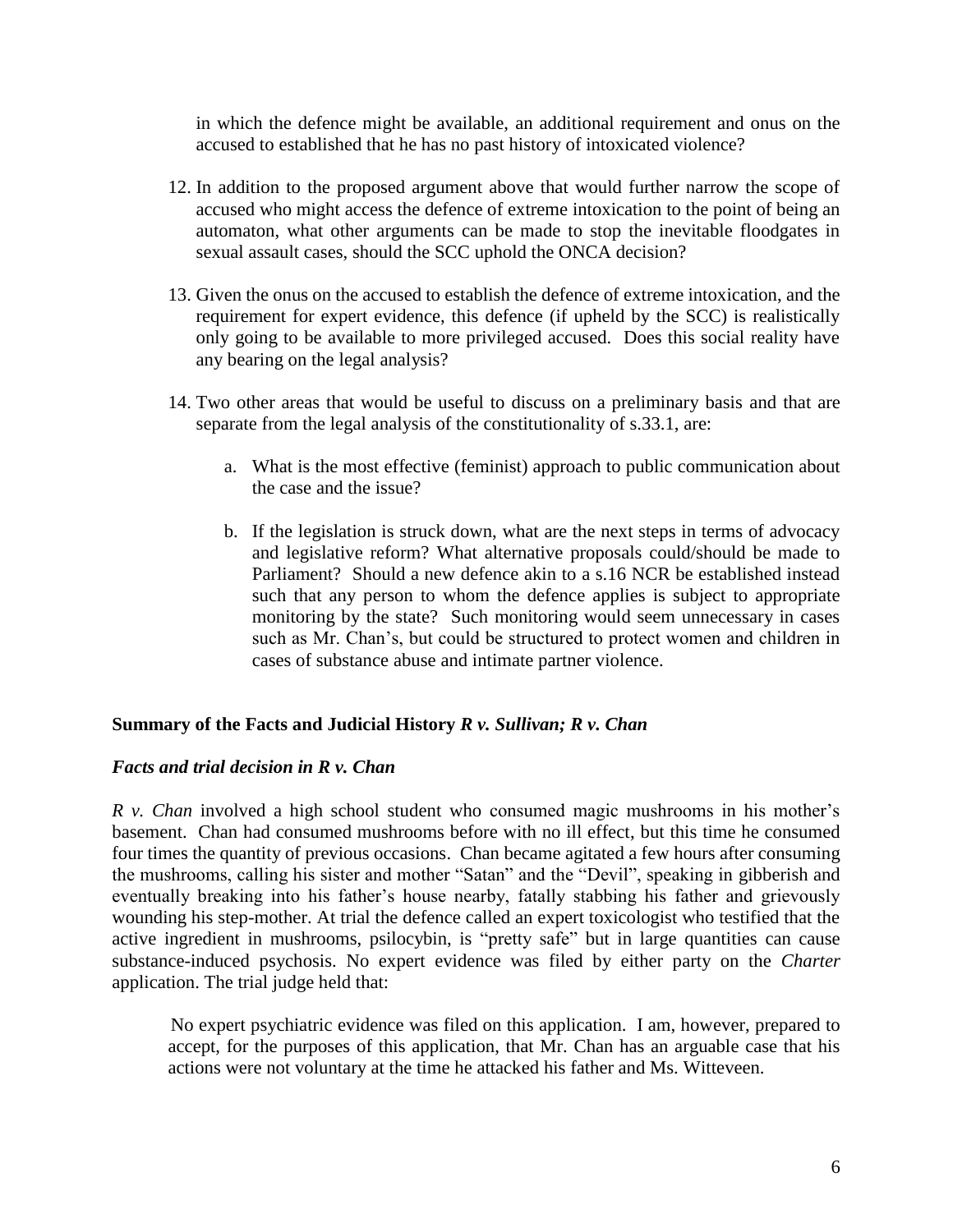Based on the whole of the evidence, I conclude that, at the time of the offences, Mr. Chan was experiencing a psychotic episode that rendered him incapable of knowing that his actions were wrong. $<sup>1</sup>$ </sup>

Because the psychotic episode was caused by the mushrooms and not an ongoing psychotic illness or by Mr. Chan's mild traumatic brain injury, the NCR exemption under s.16 of the Code was not available to him. The Court further found that s.33.1 barred Mr. Chan from relying on a psychosis that was caused by his voluntary consumption of mushrooms. In response to the constitutional challenge, the trial judge found that s.33.1 violated ss.7 and 11(d) of the *Charter* but was upheld under s.1.

The Crown did not call any evidence at trial on s.1 but relied on the statutory purpose and legislative debates. As summarized by the trial judge:

The court is somewhat disadvantaged because the Crown elected to file virtually no evidence on the application. They submitted some Parliamentary Hansards reflecting debate when the legislation was tabled in Parliament. They also submitted a few selected transcripts of submissions made to the Standing Committee on Justice and Legal Affairs when the provision was being considered. Most of this material reflects submissions and not evidence. There is arguably some minimal evidence provided in submissions by two physicians made to the Standing Committee linking intoxication and sexual violence. But that is the extent of it.<sup>2</sup>

The trial judge accepted references to evidence submitted in the Standing Committee hearings that there exists a strong linkage between intoxication and violence.

The trial judge's s.1 analysis is arguably of greatest importance to the discussion at the CCLISAR workshop.

In terms of the objective of ss.33.1, the trial judge held that the legislative objects are "the protection of women and children from intoxicated violence and ensuring accountability of those who commit offences of violence while intoxicated" and that these objectives "are pressing and substantial concerns."<sup>3</sup>

On rational connection, the trial judge held that there was clearly a rational connection between the legislation and the goal of ensuring accountability by intoxicated offenders for crimes of violence committed while intoxicated, but that it was "less clear" how the section "does much to protect women and children from violence," noting that s.33.1 would not deter individuals from drinking "in the off chance they render themselves automatons and hurt someone." Accordingly, he found only a rational connection to the objective of accountability.

 $\overline{a}$ 

 $1 R v$ . *Chan* 2018 ONSC 7158 at paras. 11 and 90 (Chan trial judgment).

<sup>2</sup> Chan trial judgment, para. 124.

<sup>&</sup>lt;sup>3</sup> Chan trial judgment at para. 121.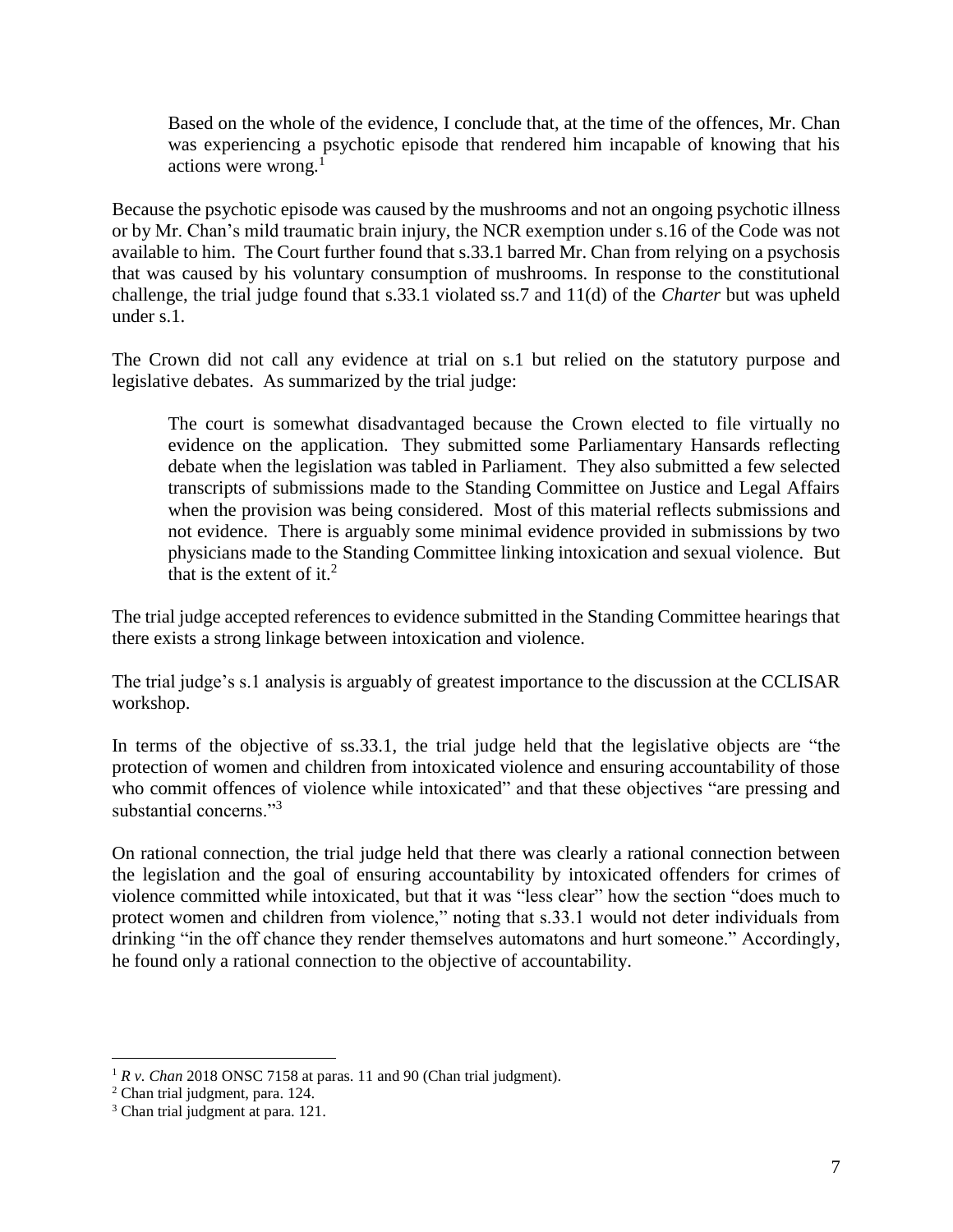On minimal impairment, the trial judge held that while the impairment of Charter rights "is certainly not minimal", the test was nevertheless met because of various mitigating factors and considerations:

- 1. The legislation applies only to general intent offences;
- 2. The legislation applies only to offences that interfere with or threaten to interfere with the bodily integrity of another person (and not property offences); and
- 3. The limitation on the right only applies to self-induced intoxication. "There is a moral blameworthiness attached to getting oneself so intoxicated as to lose control of one's faculties. Individuals caught within the net of this provision are not entirely morally blameless." (para. 134).
- 4. Parliament considered other alternative provisions, such as a new offence of criminal intoxication or a special verdict of not criminally responsible because of intoxication, and rejected them for good reason, and Parliament in law is not required to choose the absolutely least intrusive alternative to meet its objectives; and
- 5. The Court noted that in the "big picture" the rarity of the automaton defence means that the rights of accused in general are minimally impaired, but agrees that the impairment on the individual accused is "substantial".

Under the balancing step, the trial importantly held that no right is sacrosanct. Referring to the limits on the right of self-incrimination upheld in *BC Motor Vehicles Act*, and the approach to s.7 and s.1 in *Bedford,* the trial judge held that other societal interests and broader social concerns may be addressed under the s.1 analysis, including the equality and security of person rights and interests of women and children.

He concluded that:

Parliament is entitled to express the view that extreme self-intoxication is morally blameworthy behaviour. It is entitled to express the view that those who voluntarily become extremely intoxicated and hurt others while in that condition are to be held accountable…Parliament was entitled to weigh in with its view of the morally appropriate balance between intoxicated offenders and the rest of society and to hold intoxicated offenders to account. Parliament's balancing is, in my view, entitled to deference.

Finally, the trial judge held that the proportionality test is met since "the morally innocent will not be punished" (those who self-intoxicate and cause injury to others are not blameless) and the lack of voluntariness may be taken into account at sentencing.

# *Facts of R v. Sullivan*

*R v. Sullivan* involved an accused who consumed 30 to 80 Wellbutrin tablets in a suicide attempt (psychosis is a known side effect of Wellbutrin), following which he attacked his mother with two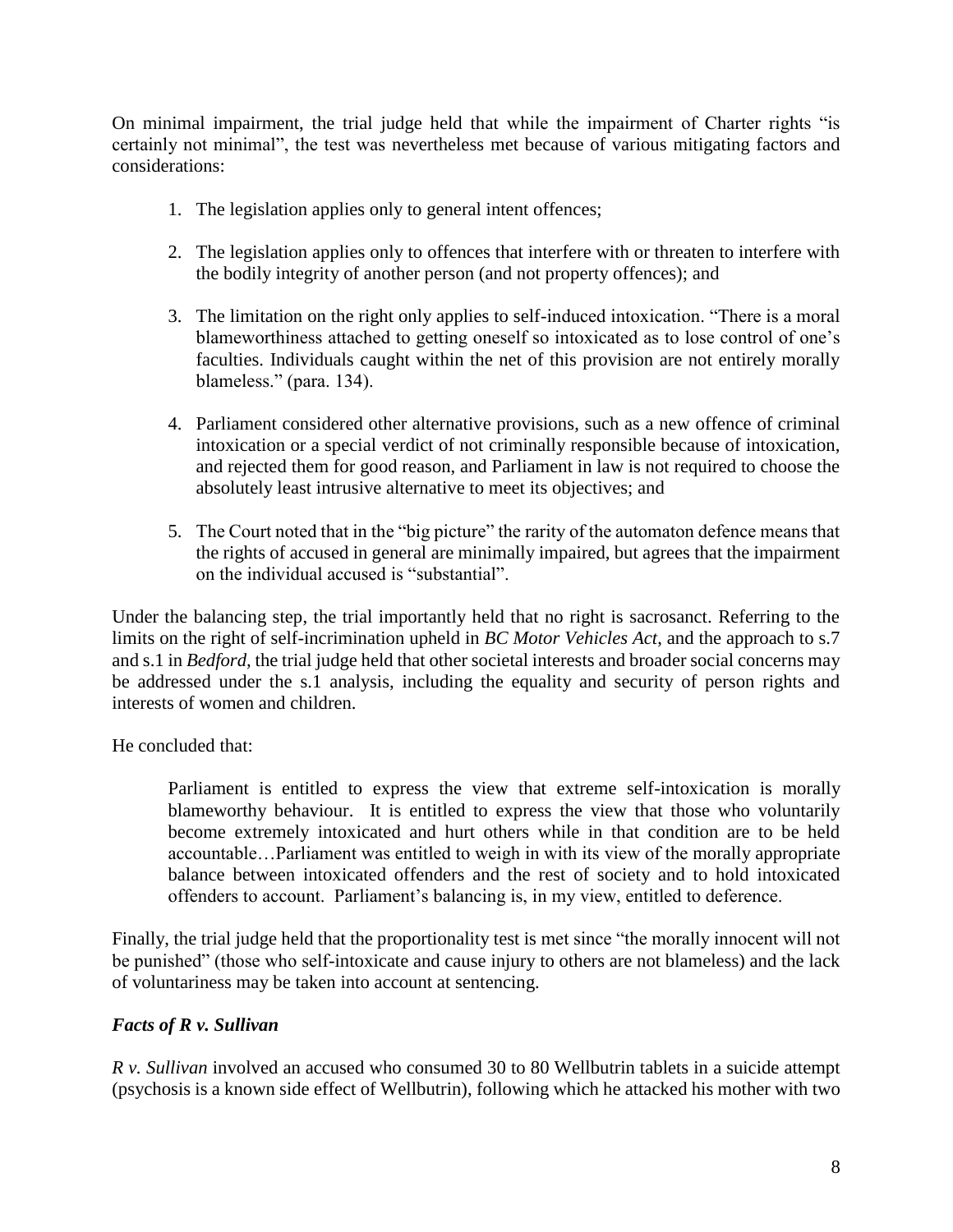kitchen knives. It was accepted at trial that Mr. Sullivan was acting involuntarily when he stabbed his mother. The constitutionality of s.33.1 was not challenged. The defence rather was that s.33.1 did not apply since Mr. Sullivan had not voluntarily consumed the intoxicant. In the alternative, he also invoked the mental disorder defence. He was not successful on either count. With respect to voluntariness, the trial judge held that "Voluntary intoxication means that Mr. Sullivan consumed Wellbutrin when he knew or had reasonable grounds to believe that it might cause him to be impaired."<sup>4</sup>

A review of the Crown's appeal factum suggests that the facts of Sullivan as summarized in the ONCA decision are somewhat less complicated and somewhat more sympathetic than those adduced at trial. Sullivan was a drug addict (including a prior addiction to crack cocaine) who was hospitalized for experiencing hallucinations associated with Wellbutrin four months prior to the attack on his mother. The Crown's arguments in the appeal that Sullivan knew or should have known that the consumption of Wellbutrin could cause him to become psychotic were thus not as harsh or unreasonable as they appear in the judgment. At the hospital following his first admission for psychosis related to Wellbutrin, Sullivan admitted to smoking crack, taking meth and injecting Wellburtrin. The defence forensic psychiatrist acknowledged in cross-examination that Wellbutrin is known as a drug of abuse on the streets and has been called the "poor man's cocaine". The psychiatric evidence at trial was that Sullivan likely had a "narcissistic personality disorder with histrionic and anti-social traits" as well as a "poly substance use disorder." In respect of the suicide attempt, the evidence at trial was that Sullivan took an overdose of Wellbutrin while "feeling like an automaton" but then realized his mistake and took efforts to reverse the overdose by drinking water and attempting to induce vomiting. He believed the "storm had passed" and joined his mother for dinner. He next awoke in hospital after the attack.

# *The ONCA Ruling*

The Court of Appeal ruled that s.33.1 violates ss.11(d) and 7 of the *Charter* in the three respects identified by the SCC in *Daviault* (summarized in the ONCA judgment at para 47 as follows):

- 1. **The Voluntariness Breach** It would be contrary to the principles of fundamental justice (*Charter*, s. 7) and the presumption of innocence (*Charter*, s. 11(d)) to permit accused persons to be convicted for their involuntary acts, as those acts are not willed and therefore not truly the acts of the accused: *Daviault*, at pp. 74, 91;
- 2. **The Improper Substitution Breach** It would be contrary to the presumption of innocence (*Charter*, s. 11(d)) to convict accused persons in the absence of proof of a requisite element of the charged offence, unless a substituted element is proved that inexorably or inevitably includes that requisite element. A prior decision to become intoxicated cannot serve as a substituted element because it will not include the requisite mental state for the offences charged: *Daviault*, at pp. 89-91; and

 $\overline{a}$ <sup>4</sup> *R v. Sullivan; R v. Chan* 2020 ONCA 333 at para.174 ("ONCA Judgment").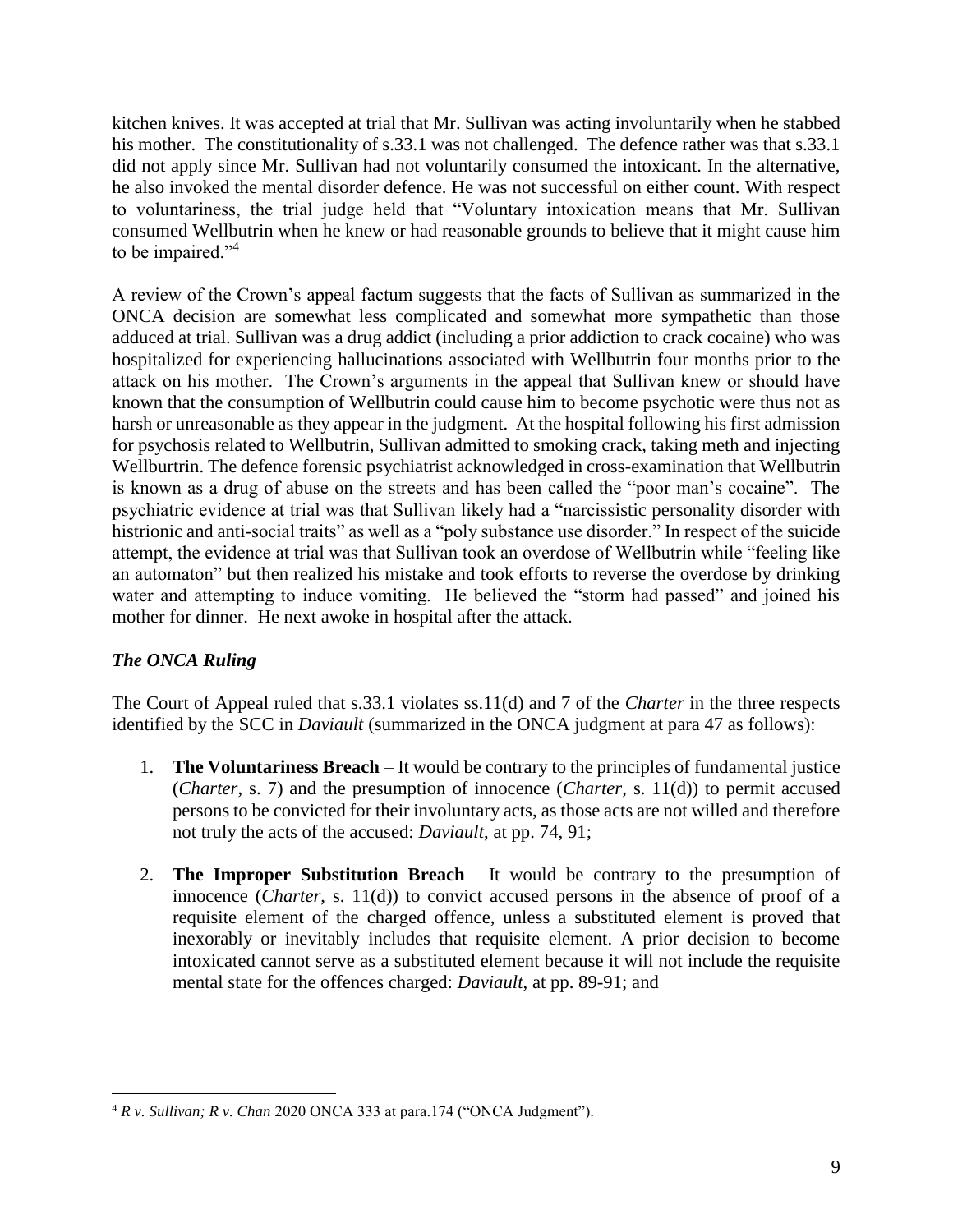3. **The Mens Rea Breach** – It would be contrary to the principles of fundamental justice (*Charter*, s. 7) to convict accused persons where the accused does not have the minimum *mens rea* that reflects the nature of the crime: *Daviault*, at pp. 90-92.

Justice Paciocco's decision goes into detail on why the s.33.1 breaches ss.7 and 11(d). Justice Lauwers' concurring decision succinctly summarizes the issue as follows (at para. 198):

Section 33.1 tries to sidestep *Daviault* by substituting the mental element associated with penal negligence for the mental element ordinarily required for the predicate violent acts. But, in *Daviault*, the Supreme Court found that this type of substitution – replacing the mental element for sexual assault with the mental element required for intoxication, for example – was a fatal flaw in the *Leary* rule. Did the design of s. 33.1 overcome the court's concern? I agree with my colleague that it did not.

The Crown did not concede the *prima facie* breach. The Crown argued that although s.33.1 engages the liberty interests of the accused, it complies with the principles of fundamental justice and the presumption of innocence. In this regard, the Crown's argument was summarized as follows:

- a. Section 7 analysis does not involve a balancing of the law's salutary and deleterious effects, which is appropriately performed under s. 1;
- b. Section 33.1 does not offend the principle from *Daviault*. The majority in *Daviault* prohibited courts from substituting self-induced intoxication for statutorily required elements. By creating a different statutory way to commit offences, Parliament did not run afoul of *Daviault*;
- c. Section 33.1 does not offend the requirement for criminal liability of (*i*) a voluntary act and (*ii*) a blameworthy mental state. Both are required: (*i*) voluntary consumption of an intoxicant with (*ii*) actual or constructive knowledge of its potential effects; and
- d. Section 33.1 does not permit criminal liability in the absence of a constitutionally required mental element. Liability under s. 33.1 requires intentional consumption leading to extreme intoxication akin to automatism, and actual or constructive knowledge of the risk of intoxication. It was open to Parliament to deem this intentional risk-taking to be criminal and to impose liability in accordance with the conduct's actual consequences.

The Crown attempted to narrow the SCC's ruling in *Daviault* by arguing that:

"The majority did not hold that it would offend the *Charter* for Parliament to codify what *Leary* sought to achieve. At the very least, the majority left the question open in commenting that "[v]oluntary intoxication is not yet a crime" (emphasis added), and "it is always open to Parliament to fashion a remedy which would make it a crime to commit a prohibited act while drunk". That is what s. 33.1 does. Liability under s. 33.1 does not involve courts replacing statutory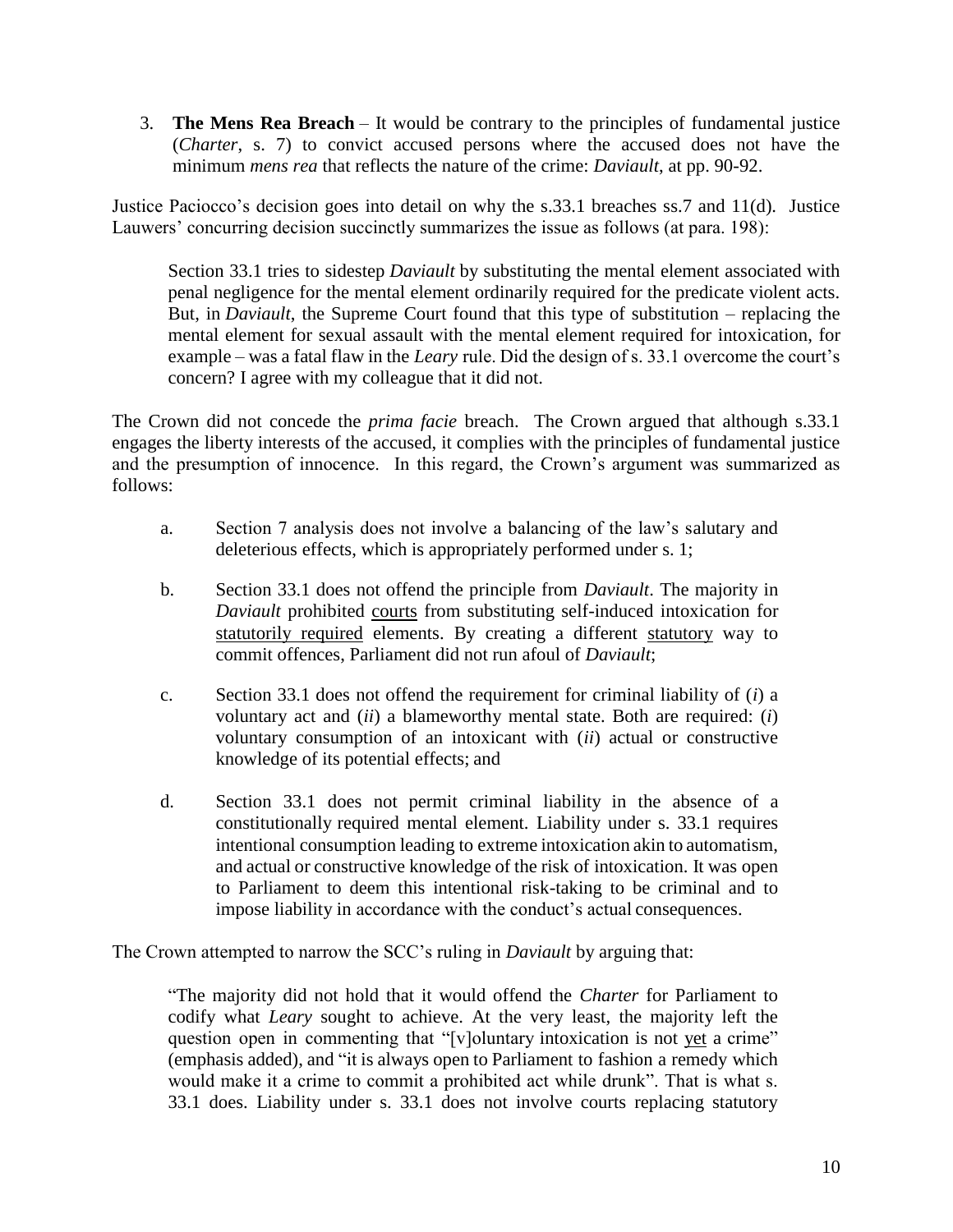essential elements. In s. 33.1, Parliament created a newmode of committing violent, general-intent offences involving different essential elements. *Daviault* does not prohibit this."

The Crown argued that in relieving the Crown from proving voluntariness and intent with respect to the offence charged, s.33.1 "creates a different mode of committing an offence." Comparing s.33.1 to s.21 of the Code (that provides different modes of participation in an offence as a principal or party), the Crown argued that:

s. 33.1 provides an additional route to liability. It applies only to general intent offences that include "as an element an assault or any other interference or threat of interference by a person with the bodily integrity of another person". When s. 33.1 applies, the Crown must prove every element of the violent, general intent offence charged other than intent and voluntariness with respect to the prohibited act. In addition, the Crown must prove the accused,

- Was in a state of self-induced intoxication at the material time;
- Departed from the standard of reasonable care generally recognized in Canadian society by interfering or threatening to interfere with the bodily integrity of another person; and
- Lacked the general intent and / or voluntariness of the offence charged "by reason of" the predicate act of self-induced intoxication – *i.e.* involuntariness or a lack of general intent for some other reason remains a defence.

On this reading of s.33.1, the "essential element" of self-induced intoxication requires proof of the accused's voluntary consumption of a substance and a corresponding mental element (actual or constructive knowledge of the risk of impairment), and argued that the accused need not "know to a nicety what the effect of the intoxicating substances will be" (citing R v. King 1962 SCC).

The Crown argued that s.33.1 does not impermissibly substitute because:

s.33.1 does not substitute one fact for proof of an element required by Parliament or the Constitution, but rather creates a form of liability involving different statutory elements. When s. 33.1 applies, proof of voluntariness and intent with respect to the violent consequences of self-induced extreme intoxication is not a statutory essential element.

The Crown further argued that a mental element with respect to the violent act (violent consequences of self-induced extreme intoxication) is not constitutionally required:

When s. 33.1 applies, liability is imposed for the unintended and  $\ell$  or involuntary consequences of what Parliament has determined to be a blameworthy predicate act. As the marginal note for s. 33.1(2) indicates, the provision imposes "[c]riminal fault by reason of intoxication". The preamble to s. 33.1's enacting legislation notes that Parliament (*i*) recognizes "a close association between violence and intoxication", (*ii*) holds "moral view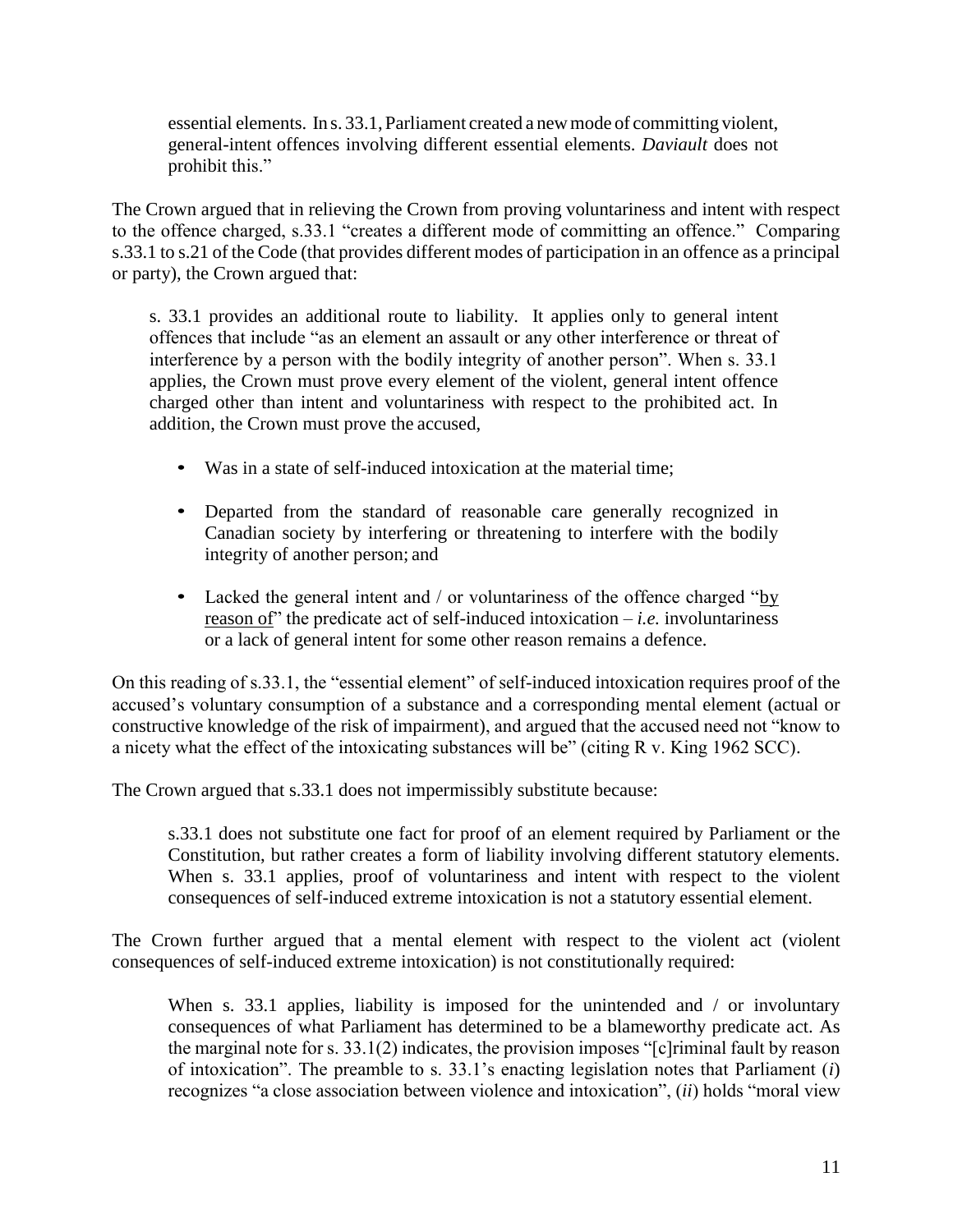that people who, while in a state of self-induced intoxication, violate the physical integrity of others are blameworthy in relation to their harmful conduct and should be held criminally accountable for it", and (*iii*) concluded it was "necessary to legislate a basis of criminal fault in relation to self- induced intoxication".

Where an accused commits the predicate act of self-induced intoxication and, in a resulting state akin to automatism, commits a violent, general intent offence, s. 33.1 criminalizes the result. For offences like s. 33.1, structured to impose liability for the unintended consequences of a predicate act, the Constitution does not require proof of a discrete mental element attached to the act's consequences. The Supreme Court unanimously reached this conclusion in *R. v. DeSousa*, a case involving the constitutionality of the offence of unlawfully causing bodily harm. The Court held that although objective foreseeability of the risk of bodily harm is an element of that offence, this element was not constitutionally required.

The ONCA rejected all of the above arguments. On a statutory interpretation analysis, the Court did not accept the Crown's argument that the regime creates a new element of the offence of voluntariness to consume the intoxicant. Properly read the prosecuted act is the commission of the assaultive behaviour, not the self-induced intoxication (noting that the act of intoxication is benign without the assaultive conduct). The Court further held that even if s.33.1 could be read as the Crown argued, this did not avoid the problem of voluntariness or improper substitution. On the *mens rea* breach, the Court ruled that s.33.1 does not meet the test for a constitutionally compliant level of fault even on a criminal negligence standard. The violence in *Chan* and *Sullivan* were not reasonably foreseeable risks arising from the voluntary intoxication, and certainly not so foreseeable as to amount to a marked departure from standards of ordinary prudence to engage in the risky behaviour. The Court held that the violent act committed while an automaton cannot satisfy the marked departure, since moral fault cannot come from a consequence alone, but rather the direction or failure to direct the mind to the behaviour or the risk of the behaviour.

The Crown argued and the trial judge held that the purpose of the legislation is to hold offenders accountable for intoxicated violence and to protect victims from this violence. The ONCA rejected this definition of the legislative purpose as being overbroad. Instead the Court narrowed the legislated purpose to specifically targeting intoxicated violence committed while in a state of automatism, citing the two-fold purpose as follows: (1) to hold individuals who are in a state of automatism due to self-induced intoxication accountable for their violent acts (the "accountability purpose"); and (2) to protect victims, including women and children, from violence-based offences committed by those who are in a state of automatism due to self-induced intoxication (the "protective purpose").

The Court held that the accountability purpose is an "improper" and itself unconstitutional purpose and cannot serve as a pressing and substantial societal objective: "…given that the principles of fundamental justice at stake exist to define the constitutional preconditions to criminal accountability, the desire to impose accountability is itself an unconstitutional purpose" (para. 139).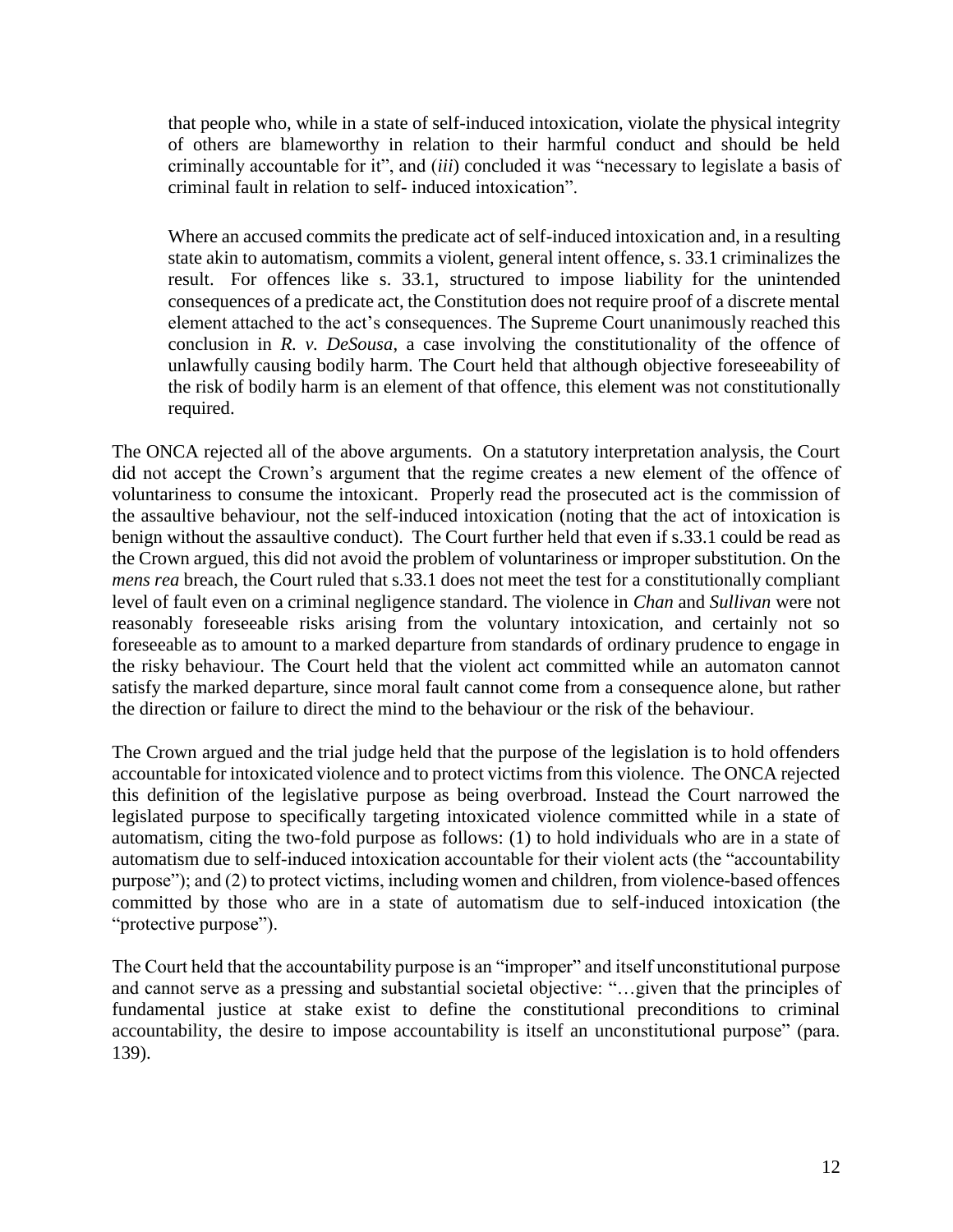I am persuaded that the accountability purpose cannot be relied upon in the [s. 1](https://www.canlii.org/en/ca/laws/stat/schedule-b-to-the-canada-act-1982-uk-1982-c-11/latest/schedule-b-to-the-canada-act-1982-uk-1982-c-11.html#sec1_smooth) evaluation, given that infringing constitutional limits on accountability in order to impose accountability is itself an unconstitutional purpose. (para. 146)

In terms of the protective purpose, the ONCA held that this was a substantial and pressing concern, but like the trial judge, held that this purpose was not rationally connected to s.33.1 since the provision does not act as a deterrent to intoxicated offenders.

Since the "accountability" purpose was held to be unconstitutional, if thus did not meet any of the other elements of the *Oakes* test. The "protective purpose" failed rational connection, since intoxicated offenders would not be deterred from reaching a state of automatism simply because of the removal of the defence in the *Code*.

Section 33.1 was held to fail minimal impairment for a variety of reasons, including that there were less impairing options open to Parliament, including leaving the *Daviault* defence in place (which would only be available in rare circumstances) and enacting a "stand-alone offence of criminal intoxication" (apparently no matter how constitutionally suspect).

On the overall proportionality analysis, the Court not surprisingly restated its concerns as they related to the breach analysis, that the legislation was not proportionate. Rather than summarize, this memo will conclude by excerpting the Court's analysis:

[152] Moreover, as Cory J. recognized in *Daviault*, at p. 87, even leaving aside the other objections I have identified, it is not appropriate to transplant the mental element from the act of consuming intoxicants for the mental element required by the offence charged, particularly where the act of self-inducing intoxication is over before the *actus reus* of the offence charged occurs. This is what s. 33.1 seeks to do. This transplantation of fault is contrary to the criminal law principle of contemporaneity, which requires the *actus reus* and *mens rea* to coincide at some point: see *R. v. Williams*, [2003 SCC 41,](https://www.canlii.org/en/ca/scc/doc/2003/2003scc41/2003scc41.html) [2003] 2 S.C.R. 134, at para. [35.](https://www.canlii.org/en/ca/scc/doc/2003/2003scc41/2003scc41.html#par35)

[153] Put simply, the deleterious effects of s. 33.1 include the contravention of virtually all the criminal law principles that the law relies upon to protect the morally innocent, including the venerable presumption of innocence.

[154] Only the most compelling salutary effects could possibly be proportional to these deleterious effects. Yet, s. 33.1 achieves little. If not entirely illusory, its contribution to deterrence is negligible. I have already explained that the protective purpose relied upon carries little weight.

[155] The Crown and supporting interveners argue that s. 33.1 has collateral salutary effects, such as: "(i) encouraging victims to report intoxicated violence, (ii) recognizing and promoting the equality, security, and dignity of crime victims, particularly women and children who are disproportionately affected by intoxicated violence, and (iii) avoiding normalizing and/or incentivizing intoxicated violence."

[156] I see no reasoned basis for concluding that victims who would have reported intoxicated violence would be unlikely to do so because of the remote possibility that a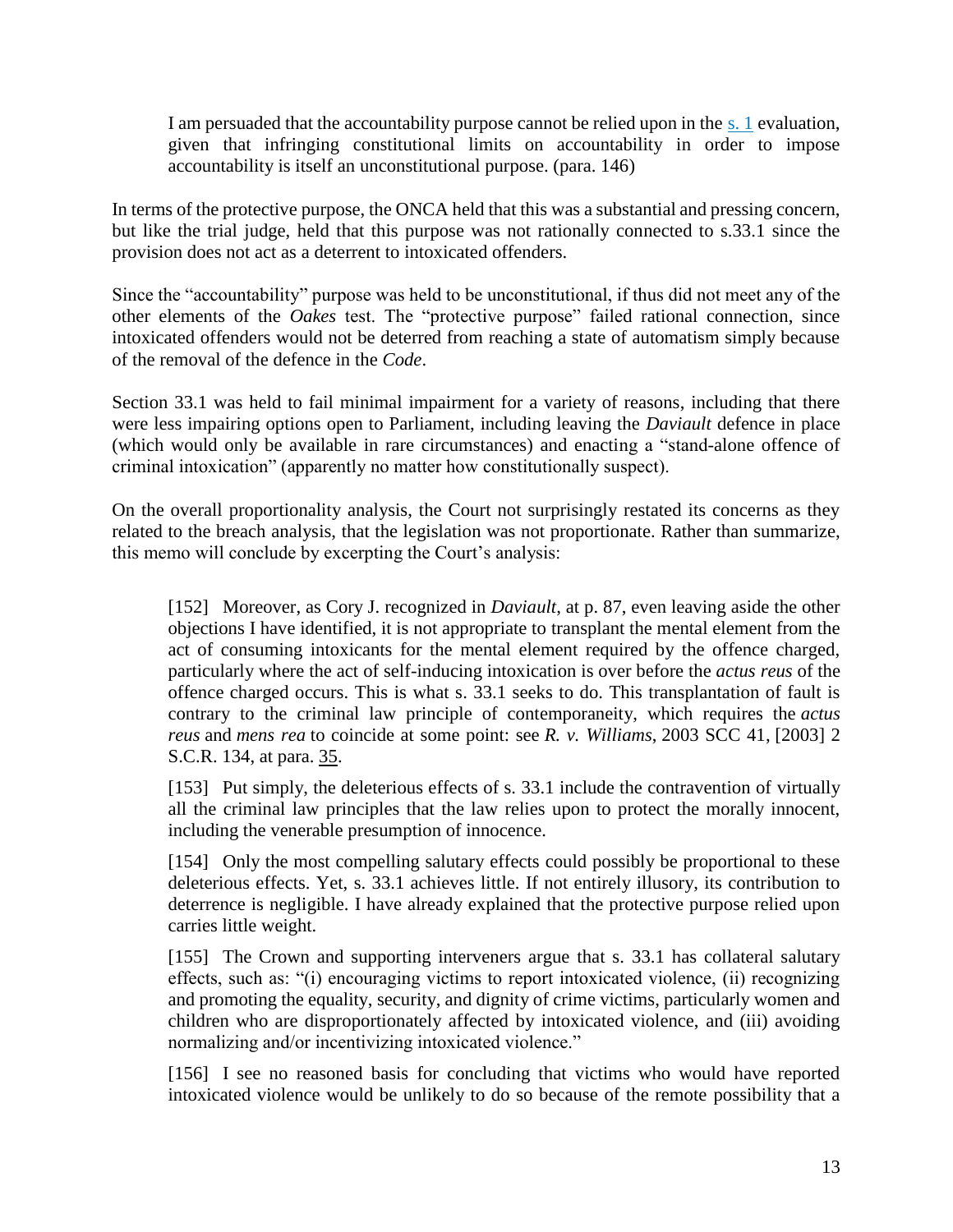non-mental disorder automatism defence could be successfully raised, or that s. 33.1 plays a material role in preventing the normalization and incentivization of intoxicated violence. Section 33.1 addresses a miniscule percentage of intoxicated violence cases.

[157] As for recognizing and promoting the equality, security, and dignity of crime victims, it is obvious that those few victims who may see their offenders acquitted without s. 33.1 will be poorly served. They are victims, whether their attacker willed or intended the attack. However, to convict an attacker of offences for which they do not bear the moral fault required by the *[Charter](https://www.canlii.org/en/ca/laws/stat/schedule-b-to-the-canada-act-1982-uk-1982-c-11/latest/schedule-b-to-the-canada-act-1982-uk-1982-c-11.html)* to avoid this outcome, is to replace one injustice for another, and at an intolerable cost to the core principles that animate criminal liability.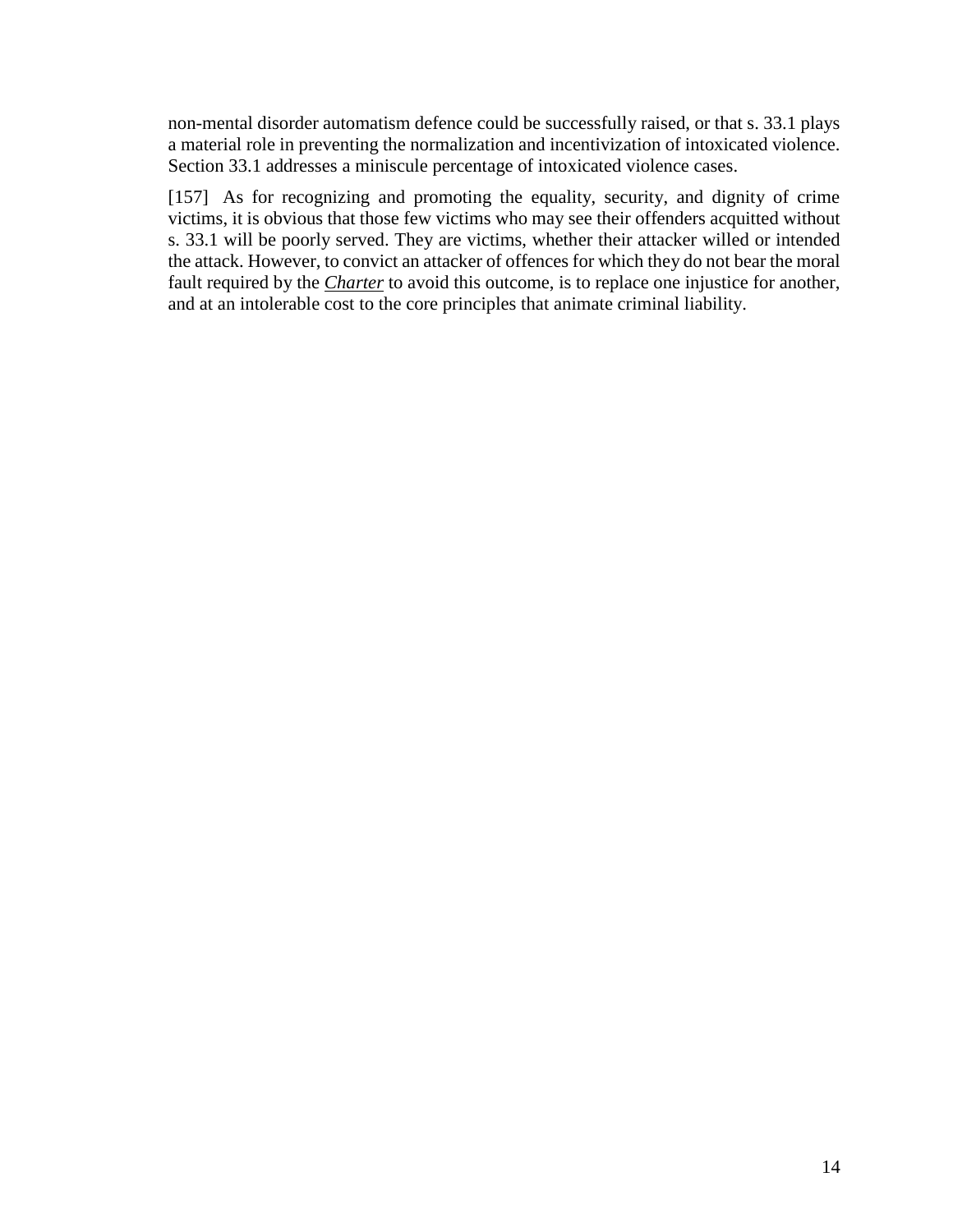# **APPENDIX "A"**

# CCLISAR CONSULTATION ON S.33.1 OF THE CRIMINAL CODE NOVEMBER 27, 2020, 1PM – 4PM (EASTERN)

# DISCUSSION QUESTIONS AND BACKGROUND DOCUMENT

The participants to this consultation are familiar with the history of s.33.1 which came into force in 1995 and was a legislated response to (and rejection of) the Supreme Court of Canada's 1994 decision in *R v. Daviault*.

From 1995 to date, the constitutionality of s.33.1 has been challenged in twelve cases (excluding *R v. Chan*). In five of these cases, the constitutionality was upheld; in seven cases s.33.1 was found to be unconstitutional, although some of the cases simply relied on previous rulings and did not engage the arguments in detail. *R v. Sullivan; R v. Chan* is the first time the issue has been considered by an appellate court in the twenty five years since the enactment of s.33.1.

CCLISAR is grateful for your participation in this consultation, the purpose of which is to guide CCLISAR's analysis of the issue from a feminist perspective and assist in determining the content and focus of any background or analysis papers that CCLISAR may prepare and publish on its website.

This background document will summarize the facts and trial decisions in *R v. Chan* and *R v. Sullivan* as well as the ONCA's June 2020 decision striking down s.33.1 of the *Criminal Code* on the basis that it violates ss.7 and 11(d) of the *Charter* and cannot be justified under s.1. The memo will also reference the Crown's arguments drawn from the factums filed by the Attorneys General of Ontario and Canada submitted in the appeal.

If participants have time, however, a review of the ONCA decision and the Crown factums rather than the summary below would be preferred (skipping the sections that deal with comity or issues unrelated to the *Charter* argument).

Attached as appendices to this background document are the text of s.33.1 (Appendix A); a helpful comparison chart that was appended to the *R v. Chan* trial decision and which explains the development of the intoxication defence over time (Appendix B); and a chart of past cases which have considered the constitutionality of s.33.1 which was attached to LEAF's intervener factum at the ONCA (Appendix C).

While there are many interesting and complicated technical legal arguments arising in this constitutional challenge, boiled down to its essentials, the key issue is whether, following the SCC's decision in *Daviault,* Parliament can constitutionally legislate criminal liability (fault and moral blameworthiness) of an accused who assaults or kills another person when, at the time the offence was committed, the accused was in a state of self-induced extreme intoxication and did not knowingly or voluntarily commit the act in question. While the parties and the Court disagree on the application of the constitutional analysis, it is generally fair to say that common ground is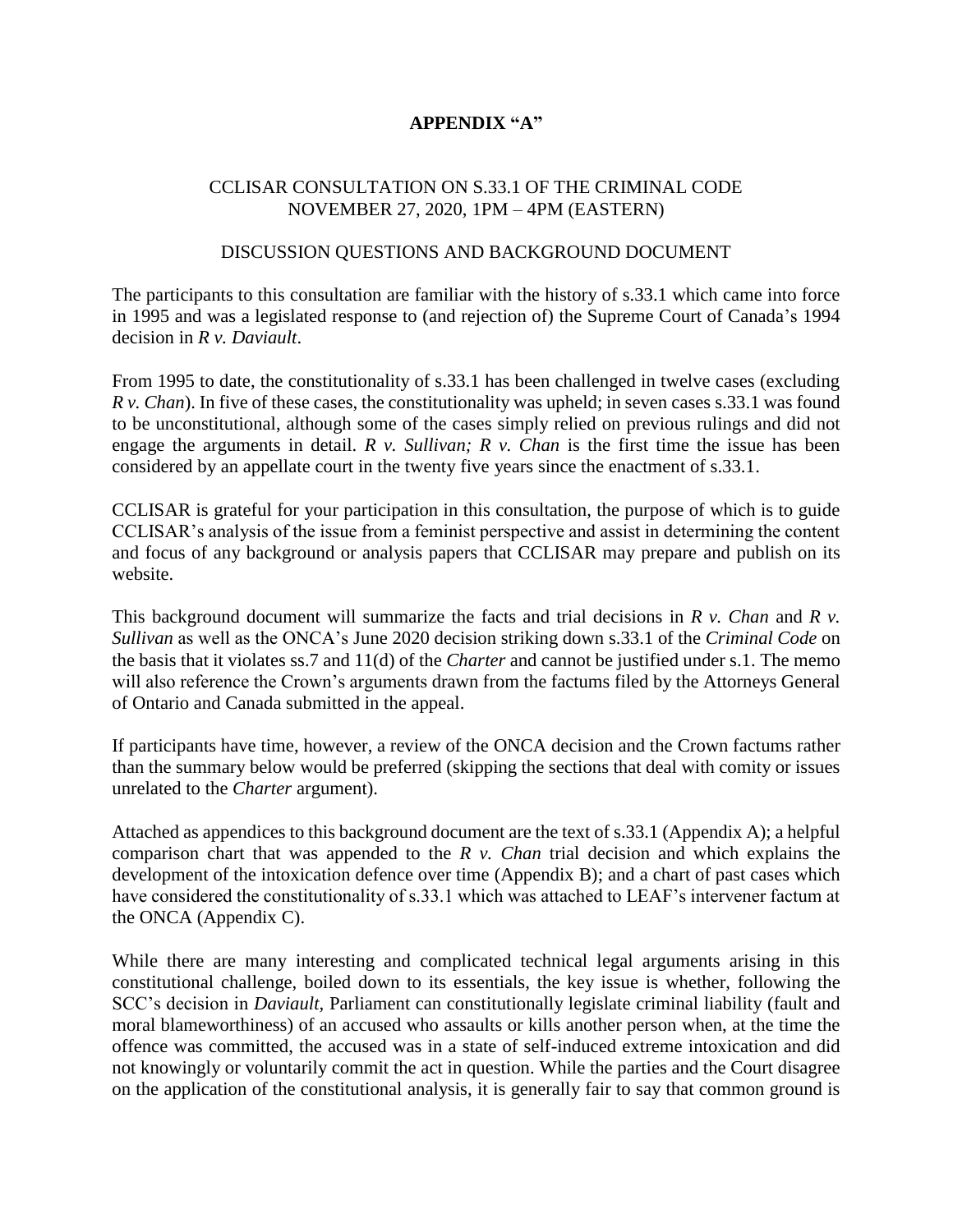that s.33.1 criminalizes self-induced intoxication to the point of automatism when a violent act is committed in that state. The act of becoming voluntarily intoxicated becomes an essential element of the offence, along with the consequence of that act, being the violence perpetrated on the victim.

Below are a series of questions for discussion at the workshop. The questions as framed below assume a fairly deep level of knowledge of the decision, but have been set out upfront in this memo so that you have a sense of what to look for when you review the summary of the case below and/or the ONCA decision and Crown factums.

If prior to Friday November  $27<sup>th</sup>$  you think other issues or questions would be helpful to discuss, please get in touch with me.

# **Discussion Questions**

- 1. Although s.33.1 has been held to be constitutional on five occasions (six including the lower court decision in *R v. Chan*), all prior rulings upholding the provision have found that s.33.1 breached the accused's rights, but is justified under s.1. The Crowns in *Sullivan and Chan* attempted to argue that there is no *prima facie* breach of s.7 and s.11(d). They acknowledge that it is a principle of fundamental justice that no person should be found criminally at fault in the absence of some voluntary wrongful conduct to which a culpable mental state is attached. They argued, however, that s.33.1(2) creates a "new alternate mode of liability" in which the culpable mental state and wrongful conduct are established when the Crown proves the voluntariness of the act of intoxication with knowledge or constructive knowledge of the risks of consuming the intoxicating substance.
	- a. What are participants views on the Crown's interpretation of s.33.1(2) as creating a new mode of or route to liability? And does it avoid the substitution breach (the ONCA said "no").
	- b. What are participants' views on the feminist arguments (or strongest arguments) that can be advanced that s.33.1 does not violate an accused's *Charter* rights?
	- c. What are the risks of any such arguments in terms of implications for other contexts and/or the most vulnerable accused?
- 2. The ONCA held that there was no place for internal balancing in defining the principles of fundamental justice in this case. The Court distinguished *Chan* from *Mills* on the basis that the amendment to the Code in *Mills* was a legislative accommodation of the complainant's equality/privacy rights with the accused's rights of full answer and defence, and as such internal balancing was appropriate. But in s.33.1, the statute is not aimed at achieving a compromise between protected interests, but rather the dual goals of accountability for those who engage in societally unacceptable violent conduct and protection for the victims of that violence (with a stated concern in the preamble for violence against women and children). The Court also held that regardless of any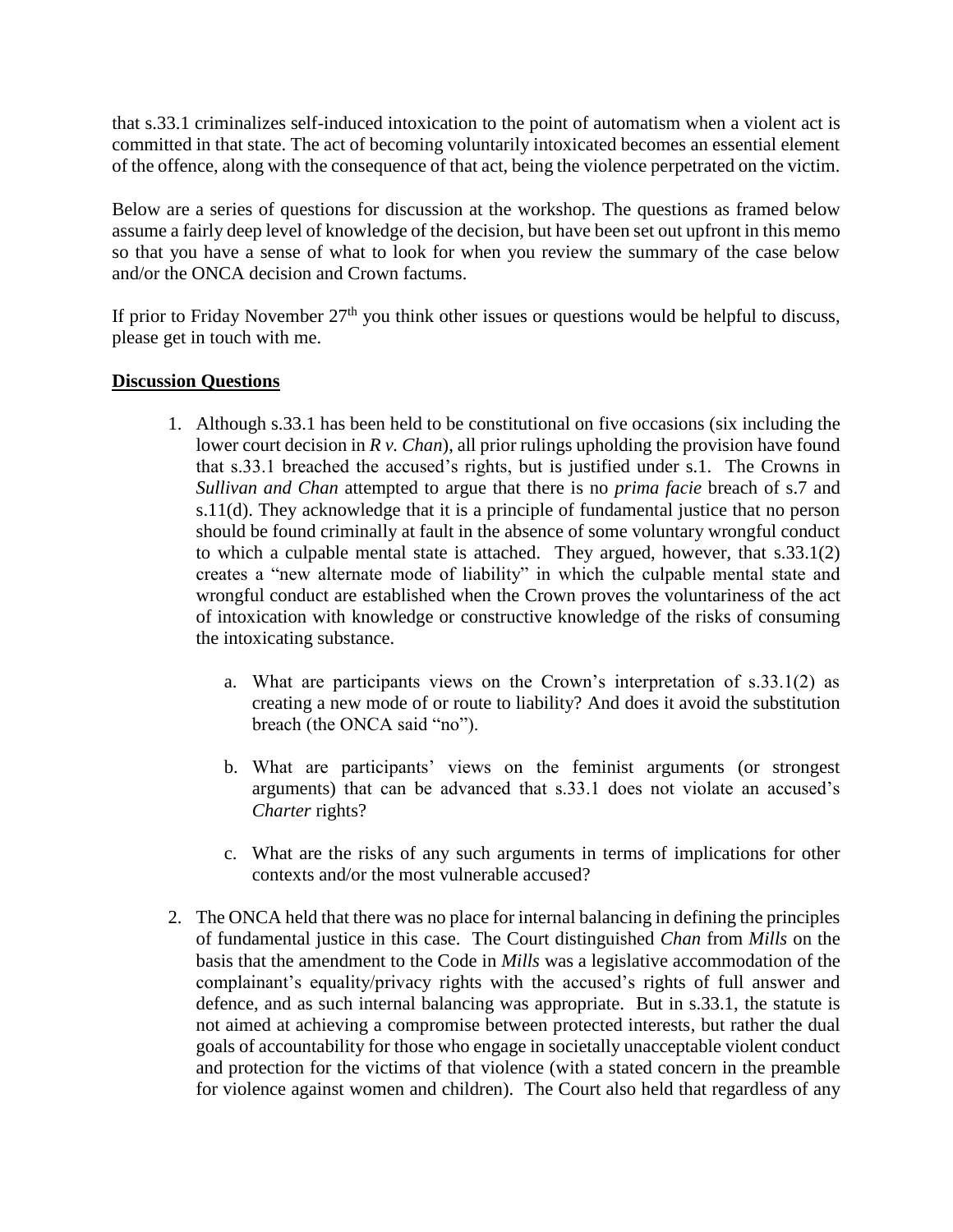theoretical discussion of the possibility of internal balancing of competing rights under s.7, the principles of fundamental justice at issue as they relate to s.33.1 "have already been authoritatively determined" (a ruling that is a bit hard to argue with). **Question:** Is there any role for internal balancing of the ss.7, 15 and 28 rights of women/children impacted by intoxicated violence in the analysis of the principles of fundamental justice in this case? And if so, what practical or analytical impact does this internal balancing have?

- 3. It seems difficult to argue that the SCC in *Daviault* hasn't already decided, at a minimum, that s.33.1 breaches an accused's ss.7 and 11(d) Charter rights. There thus appears to be limited room to argue that an accused's ss.7 and 11(d) rights are not breached. At the ONCA, the Ontario Crown attempted to distinguish *Daviault* from s.33.1 by arguing that *Daviault's* application is narrow in scope and that *Daviault* only found the common law prohibition of the defence of self-induced extreme intoxication in *Leary* to be unconstitutional*,* but did not prohibit Parliament from stepping-in and legislating. **Questions:** What are participants' views on the strength of this argument? With reference to the question in #2 above, is there any scope for distinguishing *Daviault* on the basis that it was decided years before *Mills* and the recent *Barton/Goldfinch* trilogy? What other arguments or analyses are available to distinguish or develop *Daviault* in the intervening 25 years? Or is the only principled submission that the SCC must re-consider *Daviault*'s breach analysis? Virtually no section 1 analysis was undertaken in *Daviault* (which will be discussed below). Accordingly, it is much easier to argue that *Daviault* is not binding on the Court in 2021 insofar as the Court must undertake at first instance a nuanced and contextual s.1 analysis having regard to competing societal interests. This discussion question, however, addresses challenging *Daviault*'s finding of *prima facie* breach.
- 4. A variety of specific questions relating to the s.1 analysis undertaken by the ONCA are set out below, but in general, what are participants views on the best arguments to support the justification for s.33.1 under s.1? In particular, especially having regard to the Court's concerns about the accountability and protective purposes discussed below, what are the strongest arguments to support a s.1 analysis having regard to the security and equality rights of women and children (and other victims) targeted by intoxicated offenders? As with the discussion of the *prima facie* breach, for participants who think that the legislation cannot or should not be upheld under s.1, what are the implications of arguments in favour of doing so, particularly for other contexts?
- 5. Under section 1, the ONCA defined the legislative purpose narrowly and then ruled that such purpose itself was unconstitutional (and thus of no assistance in the s.1 analysis). Specifically, the ONCA ruled that the legislation is not targeted at alcoholinduced violence in general, but only at the rare circumstance of violence committed by offenders while in a state of automatism caused by self-induced intoxication. The Court accepted that there are two objectives of the legislation: (1) to hold individuals who are in a state of automatism due to self-induced intoxication accountable for their violent acts (the "accountability purpose"); and (2) to protect victims, including women and children, from violence-based offences committed by those who are in a state of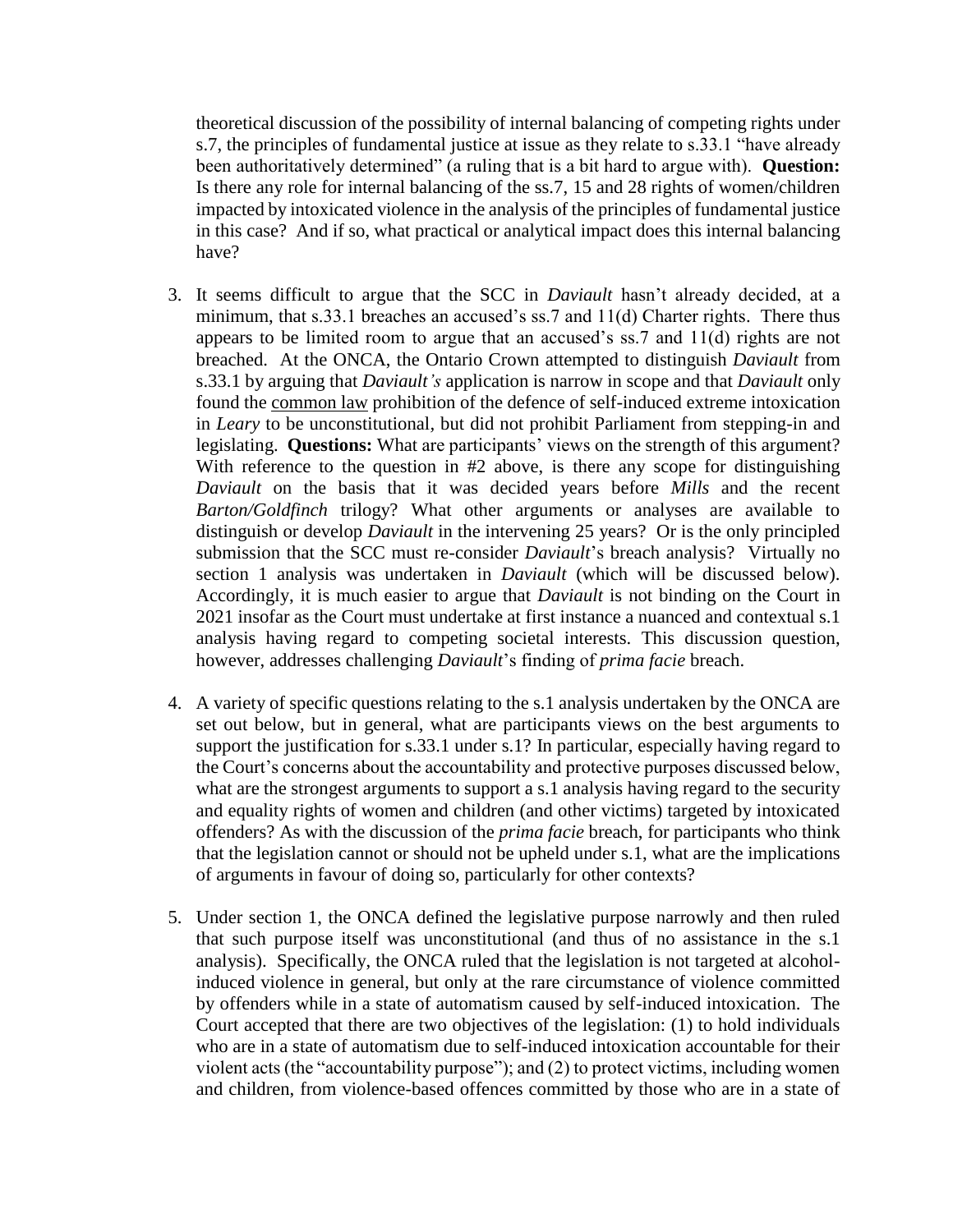automatism due to self-induced intoxication (the "protective purpose"). The Court held that the accountability purpose is an "improper" purpose and cannot serve as a pressing and substantial societal objective: "…given that the principles of fundamental justice at stake exist to define the constitutional preconditions to criminal accountability, the desire to impose accountability is itself an unconstitutional purpose" (para. 139). The Court also ruled that all criminal law exists to hold offenders accountable, and as such the accountability purpose is too broad and would otherwise serve to inoculate all criminal legislation. **Question:** What are participants thoughts on this analysis of the legislative purpose? What are the best arguments to reject the ONCA's analysis in this regard?

- 6. In terms of the protective purpose, the ONCA held that this was a substantial and pressing concern, but like the trial judge, held that this purpose was not rationally connected to s.33.1 since the provision does not act as a deterrent to intoxicated offenders. **Question:** What are participants' views on the Court's analysis of the "protective purpose"? And isn't the purpose of all criminal legislation to prohibit unacceptable conduct to protect society? Having regard to the studies that establish that criminal law generally has a very limited deterrent effect, what implications does the Court's analysis of the protective purpose have more generally?
- 7. On minimal impairment, the ONCA ruled that there were other alternatives available to Parliament short of the prohibition under s.33.1. These alternatives included the *Daviault* defence itself, which confines the defence to a rare and narrow band of cases; and the option of a stand-alone offence of criminal intoxication, making it a crime to commit a prohibited act while drunk. It is arguably quite surprising how much time the Court devotes to the option of a stand-alone offence of criminal intoxication, particularly since the Court simultaneously acknowledges (at para.136) that such option might itself be constitutionally suspect. **Question:** What are participants' views on the Court introducing the idea of the stand-alone offence of criminal intoxication (which idea was rejected by Parliament in 1994/1995) as a basis for finding that s.33.1 is not minimally impairing or proportionate?
- 8. The defence of extreme intoxication to the point of automatism should be available only in the rarest of cases. On the other hand, we know from past experience that if s.33.1 is struck down, the defence will be raised routinely and likely will be successful much more often than in the rarest and most exceptional circumstances. Feminist scholars have pointed to the ubiquity of the honest but mistaken belief in consent defence, which was also anticipated to be the exception and not the rule. An equality argument made at the ONCA was that s.33.1 was necessary to prohibit the defence of extreme intoxication because of its prevalence following *Daviault*. A similar argument, focused on effects, is that permitting the defence of extreme intoxication will further normalize violence against women and will deter victims from reporting. A difficulty with these arguments, however, is that the problem is not the law, but the lower courts misapplying the law and/or the facts in the cases before them. It's hard to argue that an unconstitutional law should be upheld under s.1 because courts just can't get the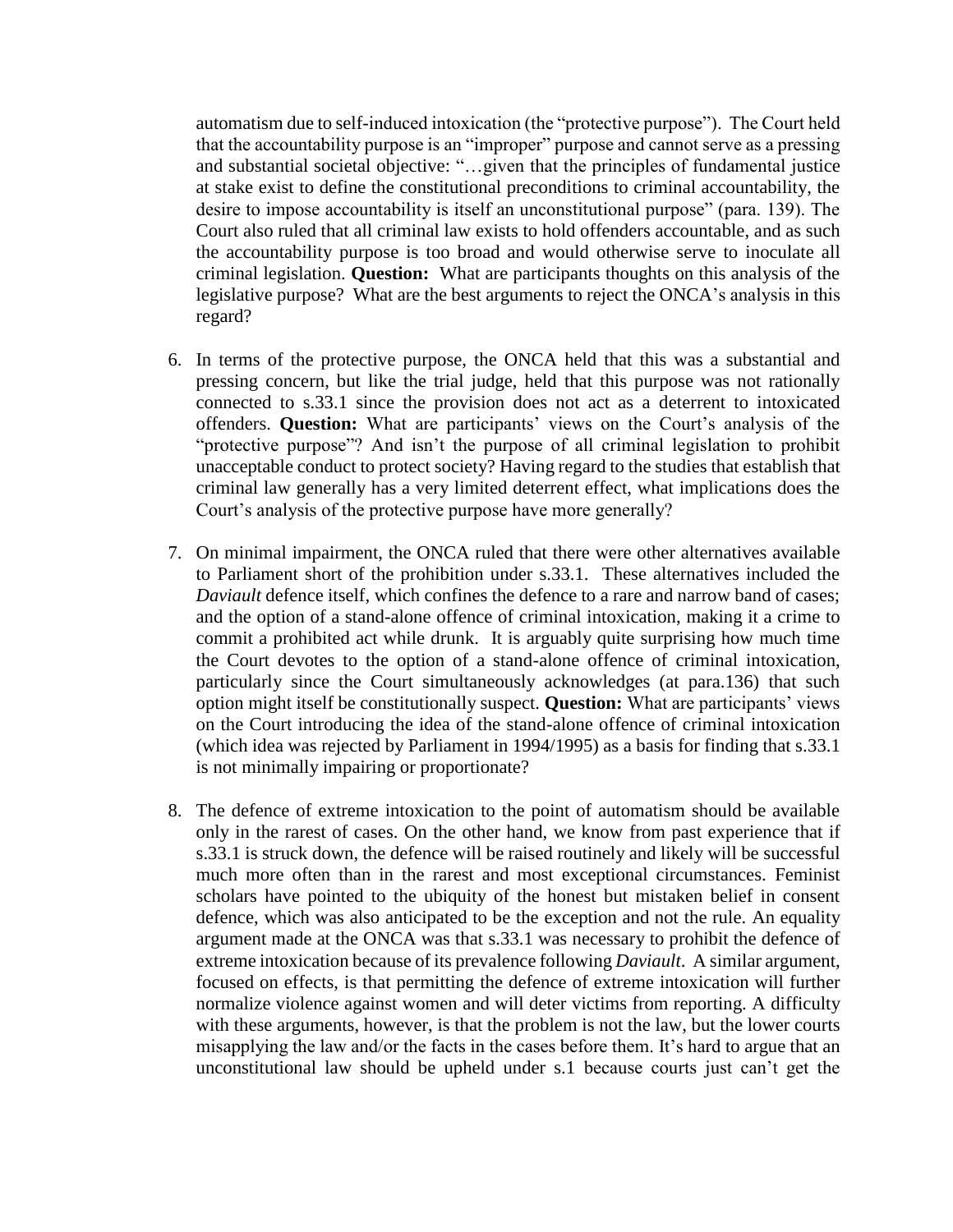*Daviault* standard right. What role, if any, does this argument (or problem) have in legal arguments that might be presented to the SCC?

- 9. Relying on the dated Hansard evidence and submissions, rather than updated evidence, the Crown argued that the factual foundation for the *Daviault* decision was scientifically flawed, since alcohol consumption on its own cannot cause a state akin to automatism. What scope for advocacy, if any, is there on this point prior to the SCC hearing the appeal (assuming leave is granted)?
- 10. Similarly, it is notable that in both Sullivan and Chan the temporary psychosis caused both accused to be in a state of intense fear and threat, and their violent acts appeared to be in self-defence. Violence against women, and sexual violence in particular, arguably never takes this form. In fact, it is difficult to imagine how a state of psychosis caused by an intoxicant could cause someone to engage in sexual assault as a defensive act. **Questions:** What scope for advocacy, if any, is there on this point given the apparent relative paucity of the scientific data? Assuming it is scientifically accurate that no person can engage in sexual assault as an automaton (as alleged in *Daviault*), how would this information impact an analysis of s.33.1? Would it mean that there is no role for Parliament to play since the extreme intoxication defence, even if available in theory, could never be made out in fact and as such a law prohibiting the defence is moot? Or is it legitimate for Parliament to clarify that the defence can never apply, including to the category of cases involving only alcohol and sexual assault?
- 11. A central feature of the ONCA's decision in *Sullivan and Chan* is that on a criminal standard of penal negligence, there is no (or at least insufficient) foreseeable risk between consuming an intoxicant such as alcohol (or mushrooms or Wellbutrin or legalized cannabis, or prescription drugs with psychotic side effects) and violence, let alone extreme violence. The Court pointed out that it simply cannot be a "marked departure from the standards of the norm to become intoxicated", particularly in a world where consumption of alcohol and cannabis are legal (and, one might add, sold and arguably promoted by the government). In the *Chan* decision it was also emphasized that Chan had consumed mushrooms before with no ill effect. **Question:**  What are participants' views on developing an argument that if the legislation is unconstitutional, the finding of unconstitutionality should be limited and s.33.1 should be read down to apply only to cases where the accused has a prior history of psychosis and/or violence associated with intoxicants (which would arguably make the defence unavailable to Sullivan). In other words, Parliament may properly prohibit reliance on extreme self-induced intoxication where the accused has engaged in violence in a state of intoxication in the past. In such cases, there is a clearer connection between the choice to become intoxicated and the violent act. Such an approach would almost certainly make the defence definitionally unavailable to the vast majority of cases involving intimate partner violence. Alternatively, if this idea has some currency but it is too difficult to develop as a form of reading down argument, what arguments could be made to encourage the Court to include in its delineation of the rare circumstances in which the defence might be available, an additional requirement and onus on the accused to established that he has no past history of intoxicated violence?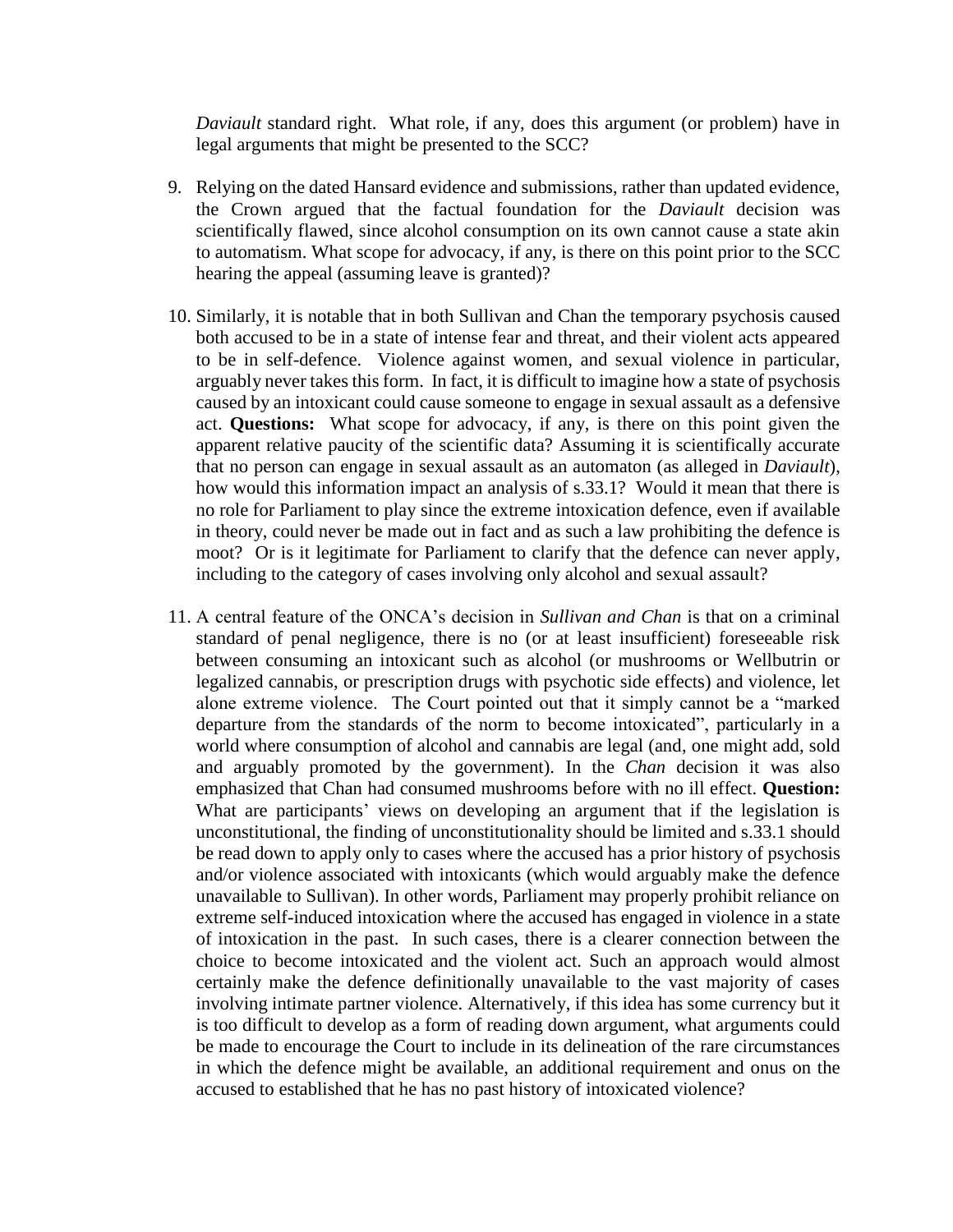- 12. In addition to the proposed argument above that would further narrow the scope of accused who might access the defence of extreme intoxication to the point of being an automaton, what other arguments can be made to stop the inevitable floodgates in sexual assault cases, should the SCC uphold the ONCA decision?
- 13. Given the onus on the accused to establish the defence of extreme intoxication, and the requirement for expert evidence, this defence (if upheld by the SCC) is realistically only going to be available to more privileged accused. Does this social reality have any bearing on the legal analysis?
- 14. Two other areas that would be useful to discuss on a preliminary basis and that are separate from the legal analysis of the constitutionality of s.33.1, are:
	- a. What is the most effective (feminist) approach to public communication about the case and the issue?
	- b. If the legislation is struck down, what are the next steps in terms of advocacy and legislative reform? What alternative proposals could/should be made to Parliament? Should a new defence akin to a s.16 NCR be established instead such that any person to whom the defence applies is subject to appropriate monitoring by the state? Such monitoring would seem unnecessary in cases such as Mr. Chan's, but could be structured to protect women and children in cases of substance abuse and intimate partner violence.

# **Summary of the Facts and Judicial History** *R v. Sullivan; R v. Chan*

# *Facts and trial decision in R v. Chan*

*R v. Chan* involved a high school student who consumed magic mushrooms in his mother's basement. Chan had consumed mushrooms before with no ill effect, but this time he consumed four times the quantity of previous occasions. Chan became agitated a few hours after consuming the mushrooms, calling his sister and mother "Satan" and the "Devil", speaking in gibberish and eventually breaking into his father's house nearby, fatally stabbing his father and grievously wounding his step-mother. At trial the defence called an expert toxicologist who testified that the active ingredient in mushrooms, psilocybin, is "pretty safe" but in large quantities can cause substance-induced psychosis. No expert evidence was filed by either party on the *Charter*  application. The trial judge held that:

No expert psychiatric evidence was filed on this application. I am, however, prepared to accept, for the purposes of this application, that Mr. Chan has an arguable case that his actions were not voluntary at the time he attacked his father and Ms. Witteveen.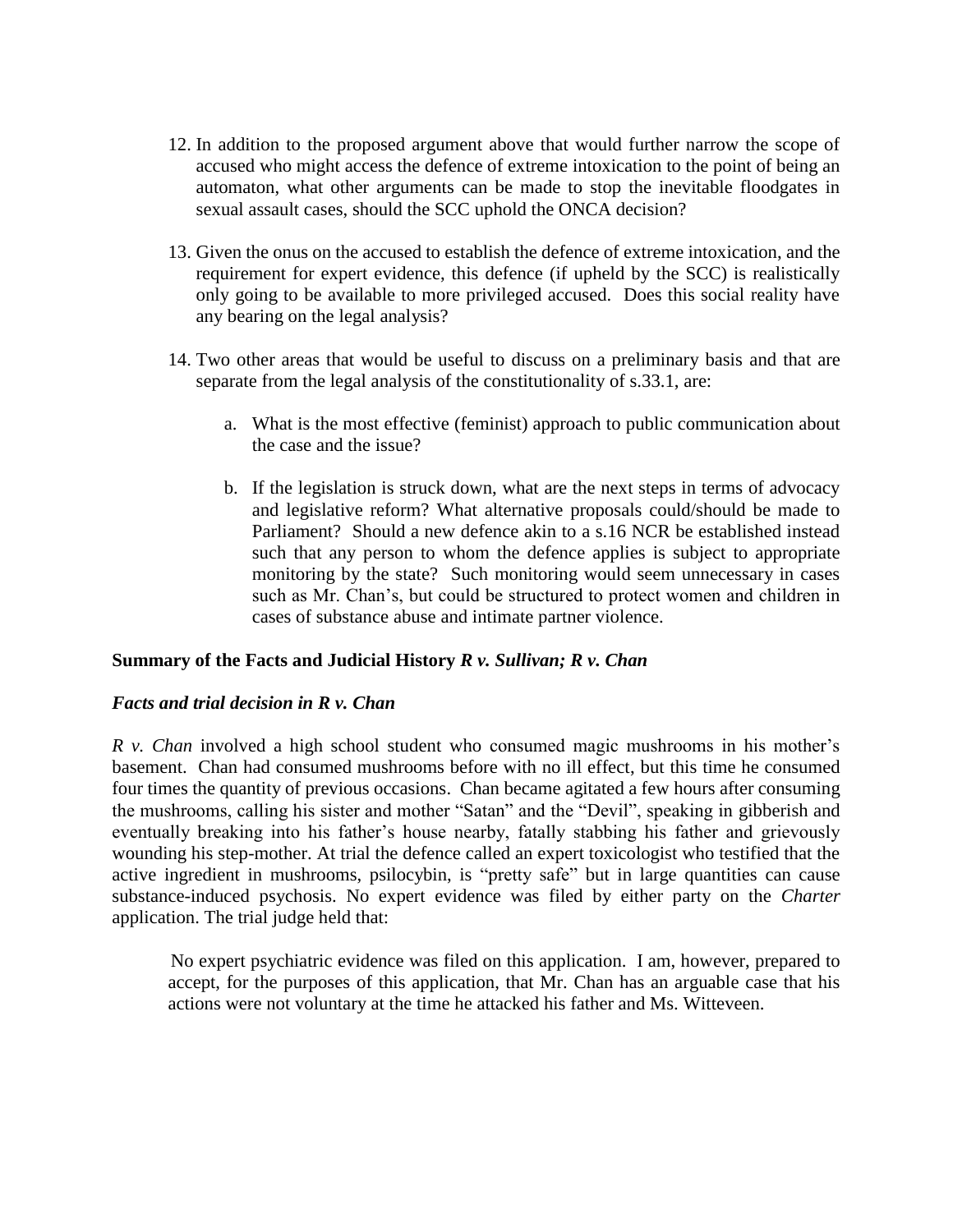Based on the whole of the evidence, I conclude that, at the time of the offences, Mr. Chan was experiencing a psychotic episode that rendered him incapable of knowing that his actions were wrong. $<sup>1</sup>$ </sup>

Because the psychotic episode was caused by the mushrooms and not an ongoing psychotic illness or by Mr. Chan's mild traumatic brain injury, the NCR exemption under s.16 of the Code was not available to him. The Court further found that s.33.1 barred Mr. Chan from relying on a psychosis that was caused by his voluntary consumption of mushrooms. In response to the constitutional challenge, the trial judge found that s.33.1 violated ss.7 and 11(d) of the *Charter* but was upheld under s.1.

The Crown did not call any evidence at trial on s.1 but relied on the statutory purpose and legislative debates. As summarized by the trial judge:

The court is somewhat disadvantaged because the Crown elected to file virtually no evidence on the application. They submitted some Parliamentary Hansards reflecting debate when the legislation was tabled in Parliament. They also submitted a few selected transcripts of submissions made to the Standing Committee on Justice and Legal Affairs when the provision was being considered. Most of this material reflects submissions and not evidence. There is arguably some minimal evidence provided in submissions by two physicians made to the Standing Committee linking intoxication and sexual violence. But that is the extent of it.<sup>2</sup>

The trial judge accepted references to evidence submitted in the Standing Committee hearings that there exists a strong linkage between intoxication and violence.

The trial judge's s.1 analysis is arguably of greatest importance to the discussion at the CCLISAR workshop.

In terms of the objective of ss.33.1, the trial judge held that the legislative objects are "the protection of women and children from intoxicated violence and ensuring accountability of those who commit offences of violence while intoxicated" and that these objectives "are pressing and substantial concerns."<sup>3</sup>

On rational connection, the trial judge held that there was clearly a rational connection between the legislation and the goal of ensuring accountability by intoxicated offenders for crimes of violence committed while intoxicated, but that it was "less clear" how the section "does much to protect women and children from violence," noting that s.33.1 would not deter individuals from drinking "in the off chance they render themselves automatons and hurt someone." Accordingly, he found only a rational connection to the objective of accountability.

 $\overline{a}$ 

 $1 R v$ . *Chan* 2018 ONSC 7158 at paras. 11 and 90 (Chan trial judgment).

<sup>2</sup> Chan trial judgment, para. 124.

<sup>&</sup>lt;sup>3</sup> Chan trial judgment at para. 121.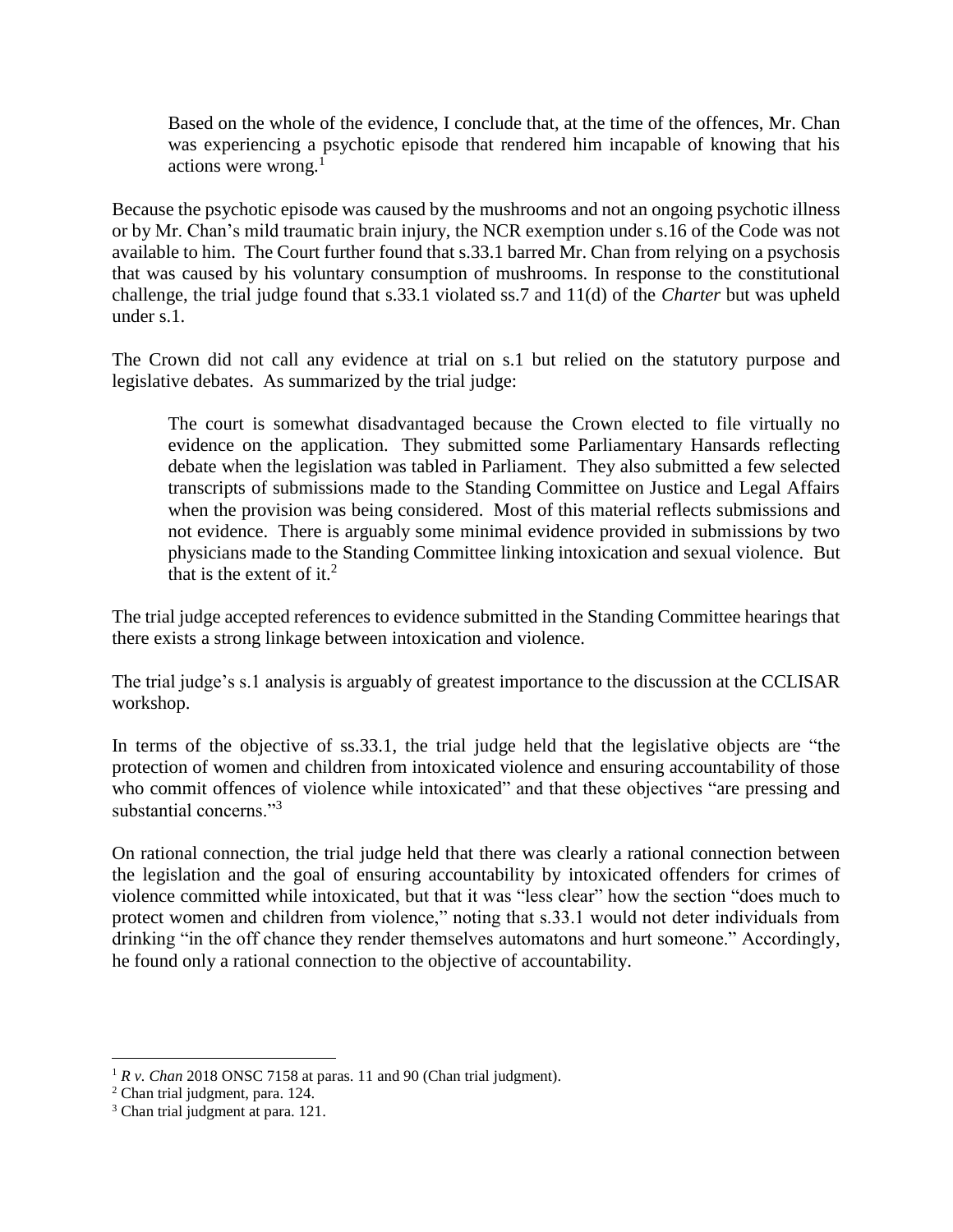On minimal impairment, the trial judge held that while the impairment of Charter rights "is certainly not minimal", the test was nevertheless met because of various mitigating factors and considerations:

- 1. The legislation applies only to general intent offences;
- 2. The legislation applies only to offences that interfere with or threaten to interfere with the bodily integrity of another person (and not property offences); and
- 3. The limitation on the right only applies to self-induced intoxication. "There is a moral blameworthiness attached to getting oneself so intoxicated as to lose control of one's faculties. Individuals caught within the net of this provision are not entirely morally blameless." (para. 134).
- 4. Parliament considered other alternative provisions, such as a new offence of criminal intoxication or a special verdict of not criminally responsible because of intoxication, and rejected them for good reason, and Parliament in law is not required to choose the absolutely least intrusive alternative to meet its objectives; and
- 5. The Court noted that in the "big picture" the rarity of the automaton defence means that the rights of accused in general are minimally impaired, but agrees that the impairment on the individual accused is "substantial".

Under the balancing step, the trial importantly held that no right is sacrosanct. Referring to the limits on the right of self-incrimination upheld in *BC Motor Vehicles Act*, and the approach to s.7 and s.1 in *Bedford,* the trial judge held that other societal interests and broader social concerns may be addressed under the s.1 analysis, including the equality and security of person rights and interests of women and children.

He concluded that:

Parliament is entitled to express the view that extreme self-intoxication is morally blameworthy behaviour. It is entitled to express the view that those who voluntarily become extremely intoxicated and hurt others while in that condition are to be held accountable…Parliament was entitled to weigh in with its view of the morally appropriate balance between intoxicated offenders and the rest of society and to hold intoxicated offenders to account. Parliament's balancing is, in my view, entitled to deference.

Finally, the trial judge held that the proportionality test is met since "the morally innocent will not be punished" (those who self-intoxicate and cause injury to others are not blameless) and the lack of voluntariness may be taken into account at sentencing.

# *Facts of R v. Sullivan*

*R v. Sullivan* involved an accused who consumed 30 to 80 Wellbutrin tablets in a suicide attempt (psychosis is a known side effect of Wellbutrin), following which he attacked his mother with two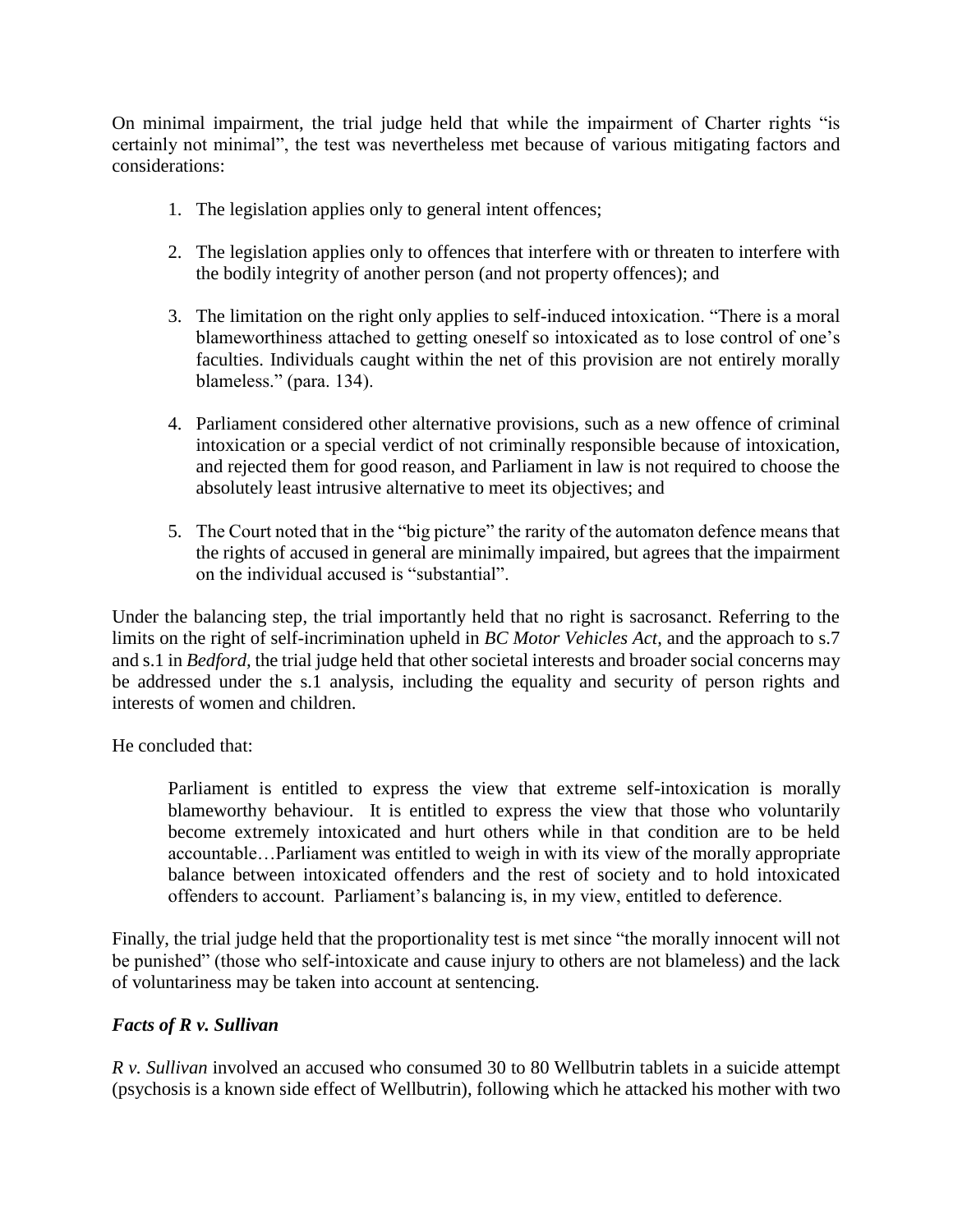kitchen knives. It was accepted at trial that Mr. Sullivan was acting involuntarily when he stabbed his mother. The constitutionality of s.33.1 was not challenged. The defence rather was that s.33.1 did not apply since Mr. Sullivan had not voluntarily consumed the intoxicant. In the alternative, he also invoked the mental disorder defence. He was not successful on either count. With respect to voluntariness, the trial judge held that "Voluntary intoxication means that Mr. Sullivan consumed Wellbutrin when he knew or had reasonable grounds to believe that it might cause him to be impaired."<sup>4</sup>

A review of the Crown's appeal factum suggests that the facts of Sullivan as summarized in the ONCA decision are somewhat less complicated and somewhat more sympathetic than those adduced at trial. Sullivan was a drug addict (including a prior addiction to crack cocaine) who was hospitalized for experiencing hallucinations associated with Wellbutrin four months prior to the attack on his mother. The Crown's arguments in the appeal that Sullivan knew or should have known that the consumption of Wellbutrin could cause him to become psychotic were thus not as harsh or unreasonable as they appear in the judgment. At the hospital following his first admission for psychosis related to Wellbutrin, Sullivan admitted to smoking crack, taking meth and injecting Wellburtrin. The defence forensic psychiatrist acknowledged in cross-examination that Wellbutrin is known as a drug of abuse on the streets and has been called the "poor man's cocaine". The psychiatric evidence at trial was that Sullivan likely had a "narcissistic personality disorder with histrionic and anti-social traits" as well as a "poly substance use disorder." In respect of the suicide attempt, the evidence at trial was that Sullivan took an overdose of Wellbutrin while "feeling like an automaton" but then realized his mistake and took efforts to reverse the overdose by drinking water and attempting to induce vomiting. He believed the "storm had passed" and joined his mother for dinner. He next awoke in hospital after the attack.

# *The ONCA Ruling*

The Court of Appeal ruled that s.33.1 violates ss.11(d) and 7 of the *Charter* in the three respects identified by the SCC in *Daviault* (summarized in the ONCA judgment at para 47 as follows):

- 1. **The Voluntariness Breach** It would be contrary to the principles of fundamental justice (*Charter*, s. 7) and the presumption of innocence (*Charter*, s. 11(d)) to permit accused persons to be convicted for their involuntary acts, as those acts are not willed and therefore not truly the acts of the accused: *Daviault*, at pp. 74, 91;
- 2. **The Improper Substitution Breach** It would be contrary to the presumption of innocence (*Charter*, s. 11(d)) to convict accused persons in the absence of proof of a requisite element of the charged offence, unless a substituted element is proved that inexorably or inevitably includes that requisite element. A prior decision to become intoxicated cannot serve as a substituted element because it will not include the requisite mental state for the offences charged: *Daviault*, at pp. 89-91; and

 $\overline{a}$ <sup>4</sup> *R v. Sullivan; R v. Chan* 2020 ONCA 333 at para.174 ("ONCA Judgment").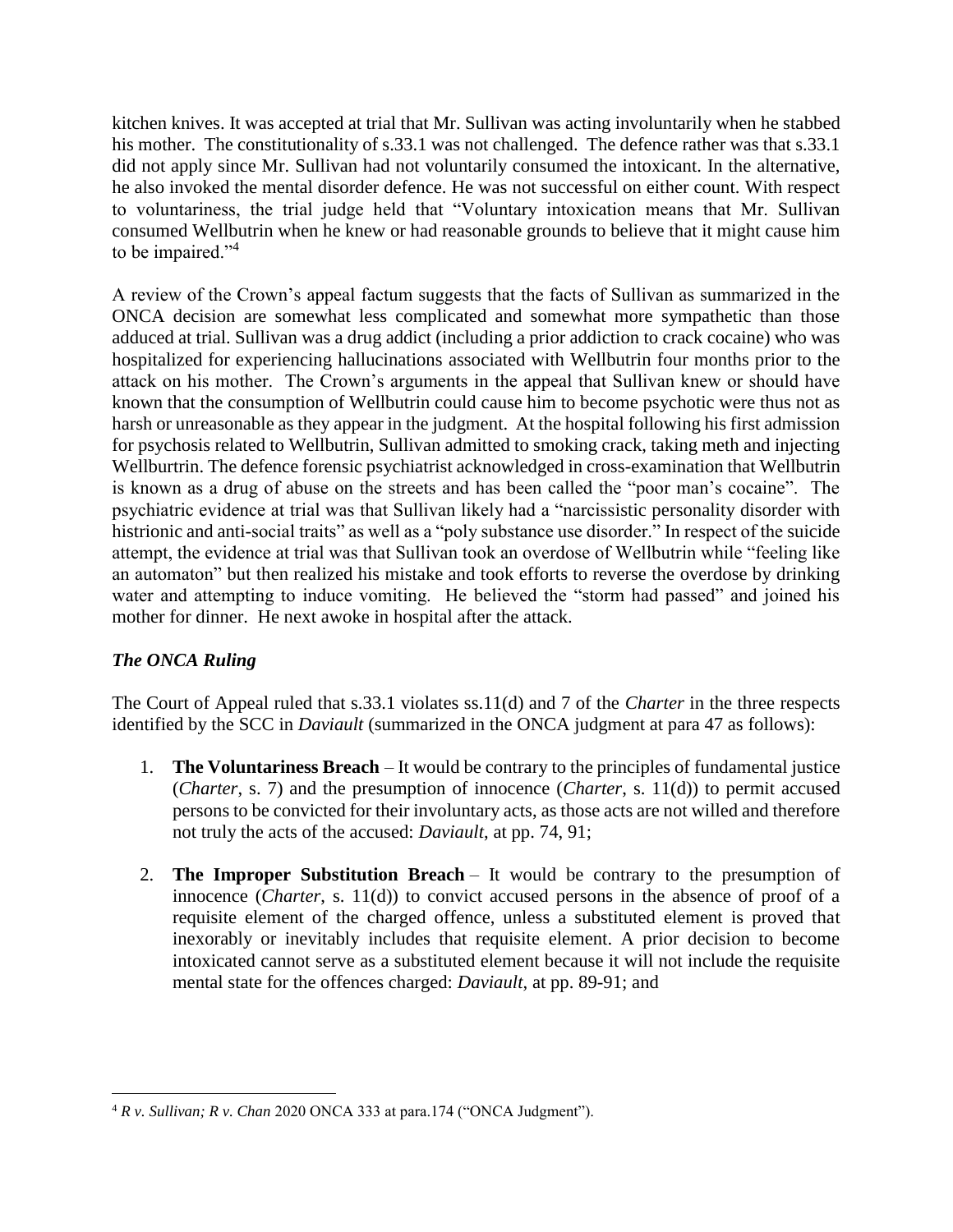3. **The Mens Rea Breach** – It would be contrary to the principles of fundamental justice (*Charter*, s. 7) to convict accused persons where the accused does not have the minimum *mens rea* that reflects the nature of the crime: *Daviault*, at pp. 90-92.

Justice Paciocco's decision goes into detail on why the s.33.1 breaches ss.7 and 11(d). Justice Lauwers' concurring decision succinctly summarizes the issue as follows (at para. 198):

Section 33.1 tries to sidestep *Daviault* by substituting the mental element associated with penal negligence for the mental element ordinarily required for the predicate violent acts. But, in *Daviault*, the Supreme Court found that this type of substitution – replacing the mental element for sexual assault with the mental element required for intoxication, for example – was a fatal flaw in the *Leary* rule. Did the design of s. 33.1 overcome the court's concern? I agree with my colleague that it did not.

The Crown did not concede the *prima facie* breach. The Crown argued that although s.33.1 engages the liberty interests of the accused, it complies with the principles of fundamental justice and the presumption of innocence. In this regard, the Crown's argument was summarized as follows:

- a. Section 7 analysis does not involve a balancing of the law's salutary and deleterious effects, which is appropriately performed under s. 1;
- b. Section 33.1 does not offend the principle from *Daviault*. The majority in *Daviault* prohibited courts from substituting self-induced intoxication for statutorily required elements. By creating a different statutory way to commit offences, Parliament did not run afoul of *Daviault*;
- c. Section 33.1 does not offend the requirement for criminal liability of (*i*) a voluntary act and (*ii*) a blameworthy mental state. Both are required: (*i*) voluntary consumption of an intoxicant with (*ii*) actual or constructive knowledge of its potential effects; and
- d. Section 33.1 does not permit criminal liability in the absence of a constitutionally required mental element. Liability under s. 33.1 requires intentional consumption leading to extreme intoxication akin to automatism, and actual or constructive knowledge of the risk of intoxication. It was open to Parliament to deem this intentional risk-taking to be criminal and to impose liability in accordance with the conduct's actual consequences.

The Crown attempted to narrow the SCC's ruling in *Daviault* by arguing that:

"The majority did not hold that it would offend the *Charter* for Parliament to codify what *Leary* sought to achieve. At the very least, the majority left the question open in commenting that "[v]oluntary intoxication is not yet a crime" (emphasis added), and "it is always open to Parliament to fashion a remedy which would make it a crime to commit a prohibited act while drunk". That is what s. 33.1 does. Liability under s. 33.1 does not involve courts replacing statutory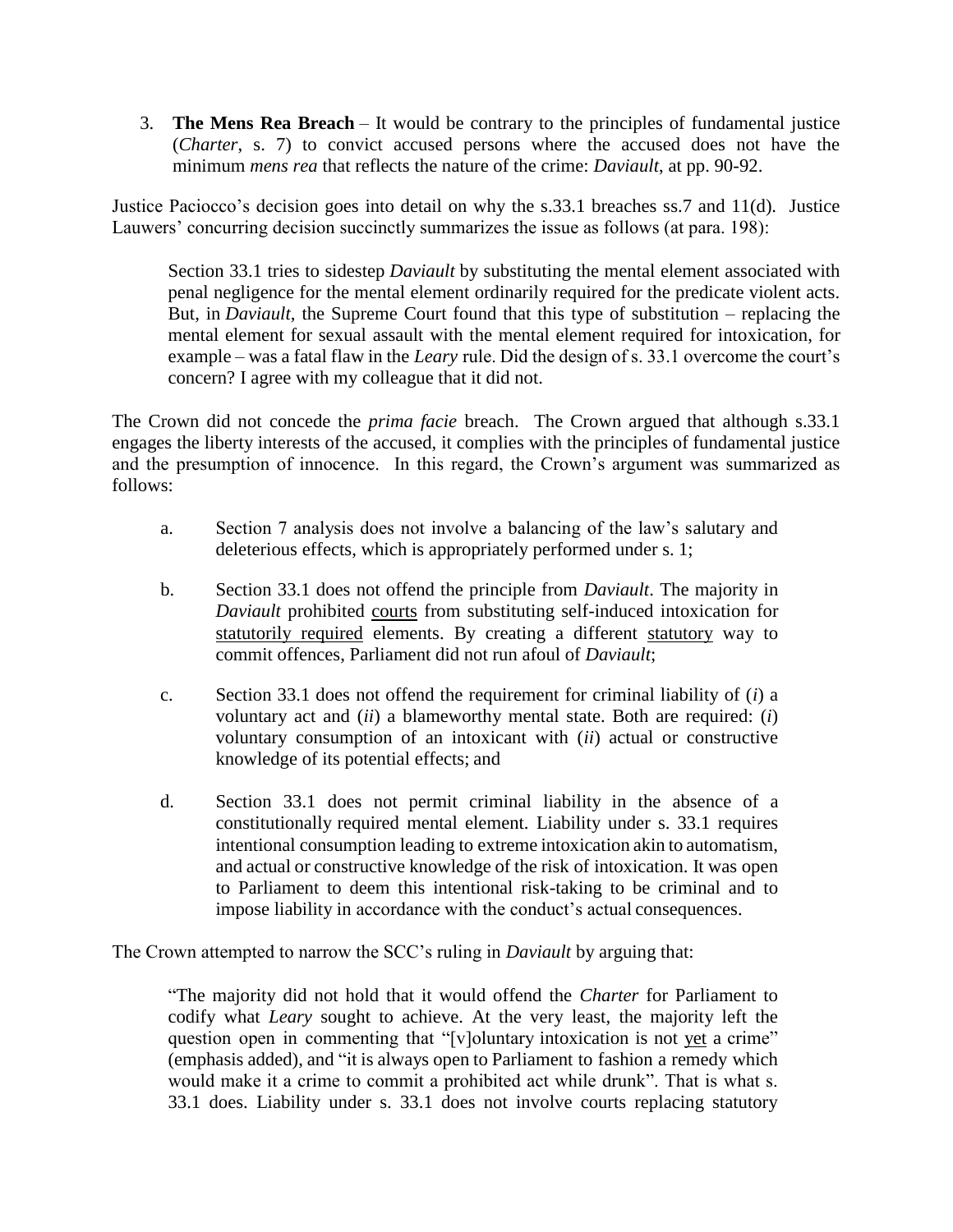essential elements. In s. 33.1, Parliament created a newmode of committing violent, general-intent offences involving different essential elements. *Daviault* does not prohibit this."

The Crown argued that in relieving the Crown from proving voluntariness and intent with respect to the offence charged, s.33.1 "creates a different mode of committing an offence." Comparing s.33.1 to s.21 of the Code (that provides different modes of participation in an offence as a principal or party), the Crown argued that:

s. 33.1 provides an additional route to liability. It applies only to general intent offences that include "as an element an assault or any other interference or threat of interference by a person with the bodily integrity of another person". When s. 33.1 applies, the Crown must prove every element of the violent, general intent offence charged other than intent and voluntariness with respect to the prohibited act. In addition, the Crown must prove the accused,

- Was in a state of self-induced intoxication at the material time;
- Departed from the standard of reasonable care generally recognized in Canadian society by interfering or threatening to interfere with the bodily integrity of another person; and
- Lacked the general intent and / or voluntariness of the offence charged "by reason of" the predicate act of self-induced intoxication – *i.e.* involuntariness or a lack of general intent for some other reason remains a defence.

On this reading of s.33.1, the "essential element" of self-induced intoxication requires proof of the accused's voluntary consumption of a substance and a corresponding mental element (actual or constructive knowledge of the risk of impairment), and argued that the accused need not "know to a nicety what the effect of the intoxicating substances will be" (citing R v. King 1962 SCC).

The Crown argued that s.33.1 does not impermissibly substitute because:

s.33.1 does not substitute one fact for proof of an element required by Parliament or the Constitution, but rather creates a form of liability involving different statutory elements. When s. 33.1 applies, proof of voluntariness and intent with respect to the violent consequences of self-induced extreme intoxication is not a statutory essential element.

The Crown further argued that a mental element with respect to the violent act (violent consequences of self-induced extreme intoxication) is not constitutionally required:

When s. 33.1 applies, liability is imposed for the unintended and  $\ell$  or involuntary consequences of what Parliament has determined to be a blameworthy predicate act. As the marginal note for s. 33.1(2) indicates, the provision imposes "[c]riminal fault by reason of intoxication". The preamble to s. 33.1's enacting legislation notes that Parliament (*i*) recognizes "a close association between violence and intoxication", (*ii*) holds "moral view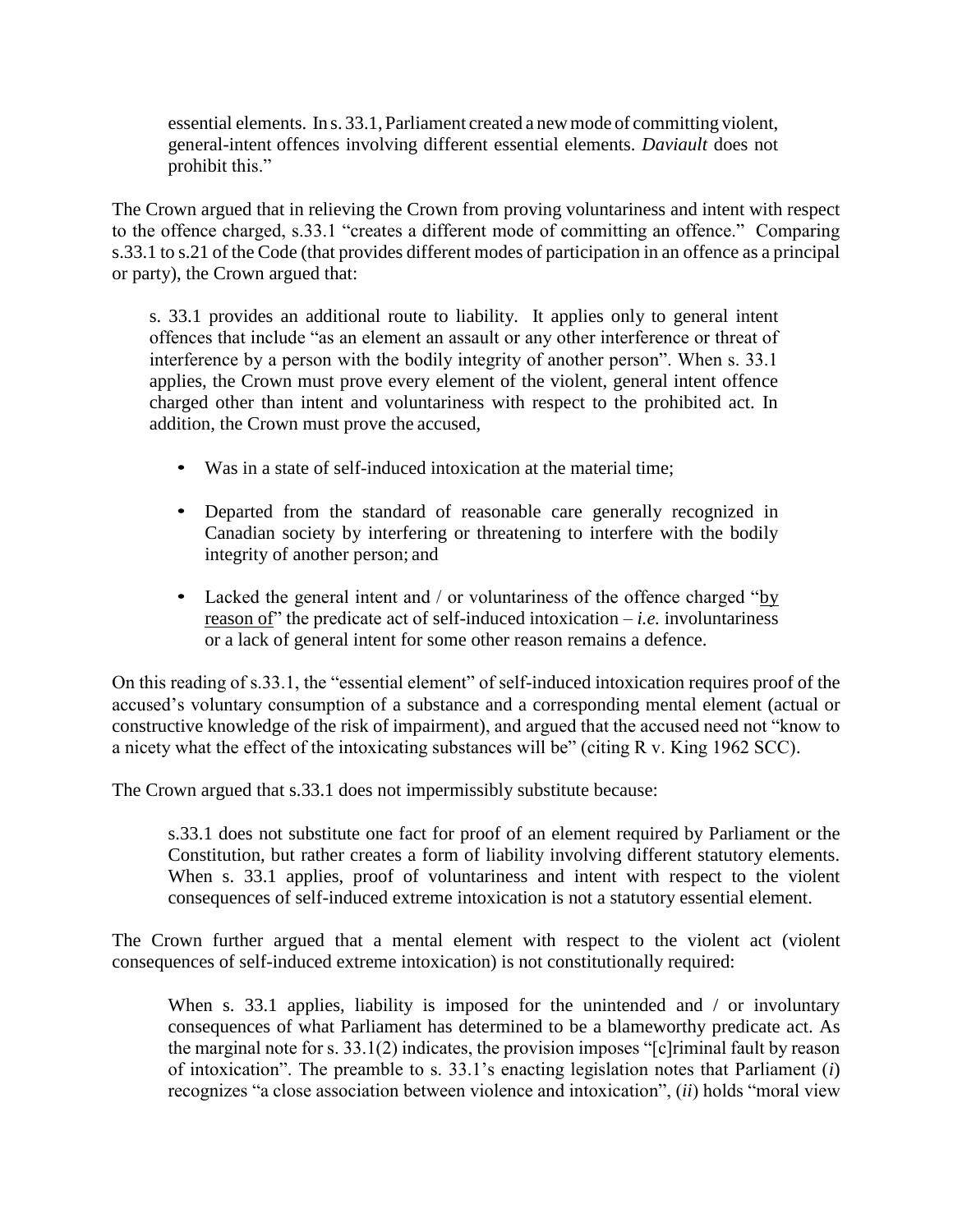that people who, while in a state of self-induced intoxication, violate the physical integrity of others are blameworthy in relation to their harmful conduct and should be held criminally accountable for it", and (*iii*) concluded it was "necessary to legislate a basis of criminal fault in relation to self- induced intoxication".

Where an accused commits the predicate act of self-induced intoxication and, in a resulting state akin to automatism, commits a violent, general intent offence, s. 33.1 criminalizes the result. For offences like s. 33.1, structured to impose liability for the unintended consequences of a predicate act, the Constitution does not require proof of a discrete mental element attached to the act's consequences. The Supreme Court unanimously reached this conclusion in *R. v. DeSousa*, a case involving the constitutionality of the offence of unlawfully causing bodily harm. The Court held that although objective foreseeability of the risk of bodily harm is an element of that offence, this element was not constitutionally required.

The ONCA rejected all of the above arguments. On a statutory interpretation analysis, the Court did not accept the Crown's argument that the regime creates a new element of the offence of voluntariness to consume the intoxicant. Properly read the prosecuted act is the commission of the assaultive behaviour, not the self-induced intoxication (noting that the act of intoxication is benign without the assaultive conduct). The Court further held that even if s.33.1 could be read as the Crown argued, this did not avoid the problem of voluntariness or improper substitution. On the *mens rea* breach, the Court ruled that s.33.1 does not meet the test for a constitutionally compliant level of fault even on a criminal negligence standard. The violence in *Chan* and *Sullivan* were not reasonably foreseeable risks arising from the voluntary intoxication, and certainly not so foreseeable as to amount to a marked departure from standards of ordinary prudence to engage in the risky behaviour. The Court held that the violent act committed while an automaton cannot satisfy the marked departure, since moral fault cannot come from a consequence alone, but rather the direction or failure to direct the mind to the behaviour or the risk of the behaviour.

The Crown argued and the trial judge held that the purpose of the legislation is to hold offenders accountable for intoxicated violence and to protect victims from this violence. The ONCA rejected this definition of the legislative purpose as being overbroad. Instead the Court narrowed the legislated purpose to specifically targeting intoxicated violence committed while in a state of automatism, citing the two-fold purpose as follows: (1) to hold individuals who are in a state of automatism due to self-induced intoxication accountable for their violent acts (the "accountability purpose"); and (2) to protect victims, including women and children, from violence-based offences committed by those who are in a state of automatism due to self-induced intoxication (the "protective purpose").

The Court held that the accountability purpose is an "improper" and itself unconstitutional purpose and cannot serve as a pressing and substantial societal objective: "…given that the principles of fundamental justice at stake exist to define the constitutional preconditions to criminal accountability, the desire to impose accountability is itself an unconstitutional purpose" (para. 139).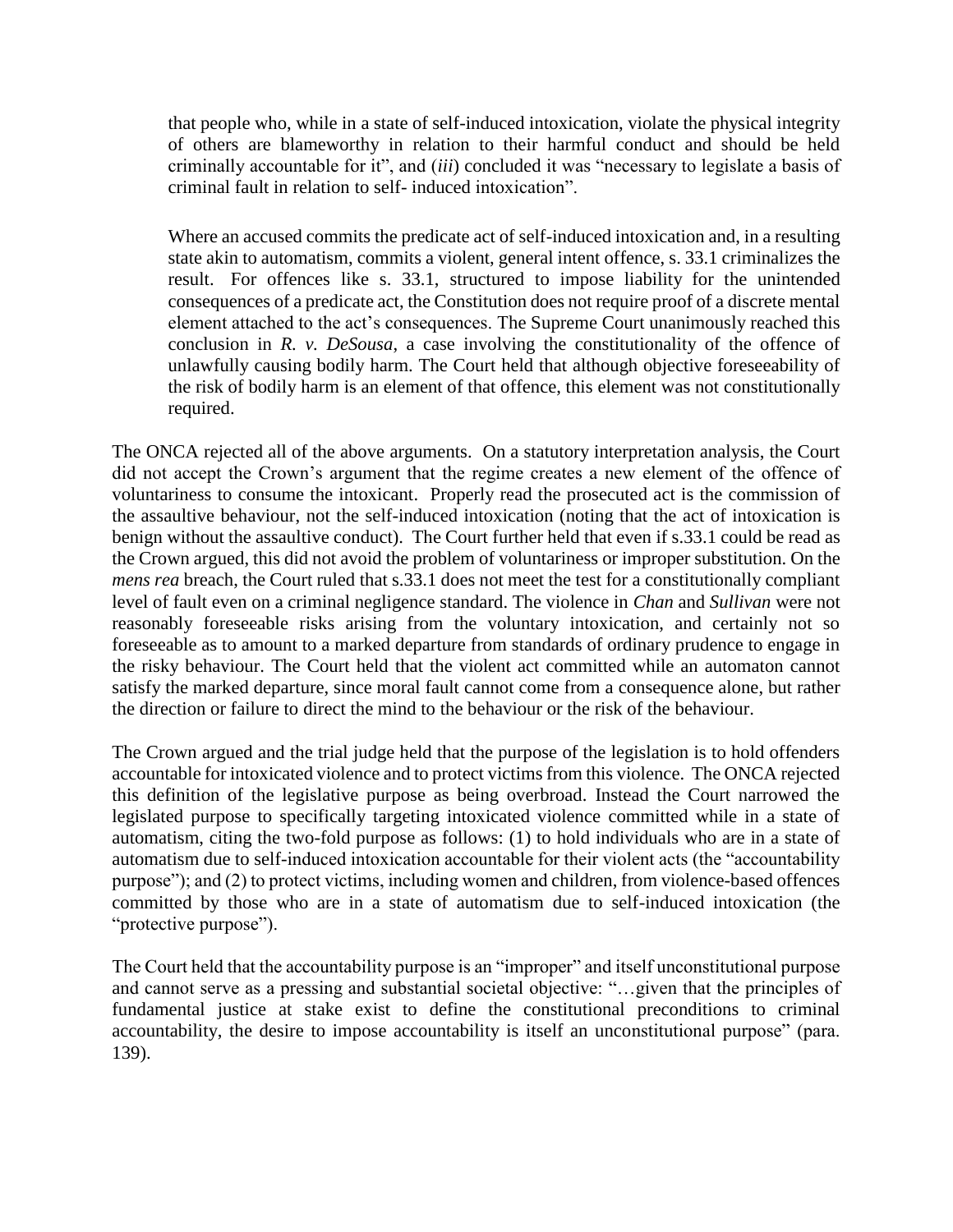I am persuaded that the accountability purpose cannot be relied upon in the [s. 1](https://www.canlii.org/en/ca/laws/stat/schedule-b-to-the-canada-act-1982-uk-1982-c-11/latest/schedule-b-to-the-canada-act-1982-uk-1982-c-11.html#sec1_smooth) evaluation, given that infringing constitutional limits on accountability in order to impose accountability is itself an unconstitutional purpose. (para. 146)

In terms of the protective purpose, the ONCA held that this was a substantial and pressing concern, but like the trial judge, held that this purpose was not rationally connected to s.33.1 since the provision does not act as a deterrent to intoxicated offenders.

Since the "accountability" purpose was held to be unconstitutional, if thus did not meet any of the other elements of the *Oakes* test. The "protective purpose" failed rational connection, since intoxicated offenders would not be deterred from reaching a state of automatism simply because of the removal of the defence in the *Code*.

Section 33.1 was held to fail minimal impairment for a variety of reasons, including that there were less impairing options open to Parliament, including leaving the *Daviault* defence in place (which would only be available in rare circumstances) and enacting a "stand-alone offence of criminal intoxication" (apparently no matter how constitutionally suspect).

On the overall proportionality analysis, the Court not surprisingly restated its concerns as they related to the breach analysis, that the legislation was not proportionate. Rather than summarize, this memo will conclude by excerpting the Court's analysis:

[152] Moreover, as Cory J. recognized in *Daviault*, at p. 87, even leaving aside the other objections I have identified, it is not appropriate to transplant the mental element from the act of consuming intoxicants for the mental element required by the offence charged, particularly where the act of self-inducing intoxication is over before the *actus reus* of the offence charged occurs. This is what s. 33.1 seeks to do. This transplantation of fault is contrary to the criminal law principle of contemporaneity, which requires the *actus reus* and *mens rea* to coincide at some point: see *R. v. Williams*, [2003 SCC 41,](https://www.canlii.org/en/ca/scc/doc/2003/2003scc41/2003scc41.html) [2003] 2 S.C.R. 134, at para. [35.](https://www.canlii.org/en/ca/scc/doc/2003/2003scc41/2003scc41.html#par35)

[153] Put simply, the deleterious effects of s. 33.1 include the contravention of virtually all the criminal law principles that the law relies upon to protect the morally innocent, including the venerable presumption of innocence.

[154] Only the most compelling salutary effects could possibly be proportional to these deleterious effects. Yet, s. 33.1 achieves little. If not entirely illusory, its contribution to deterrence is negligible. I have already explained that the protective purpose relied upon carries little weight.

[155] The Crown and supporting interveners argue that s. 33.1 has collateral salutary effects, such as: "(i) encouraging victims to report intoxicated violence, (ii) recognizing and promoting the equality, security, and dignity of crime victims, particularly women and children who are disproportionately affected by intoxicated violence, and (iii) avoiding normalizing and/or incentivizing intoxicated violence."

[156] I see no reasoned basis for concluding that victims who would have reported intoxicated violence would be unlikely to do so because of the remote possibility that a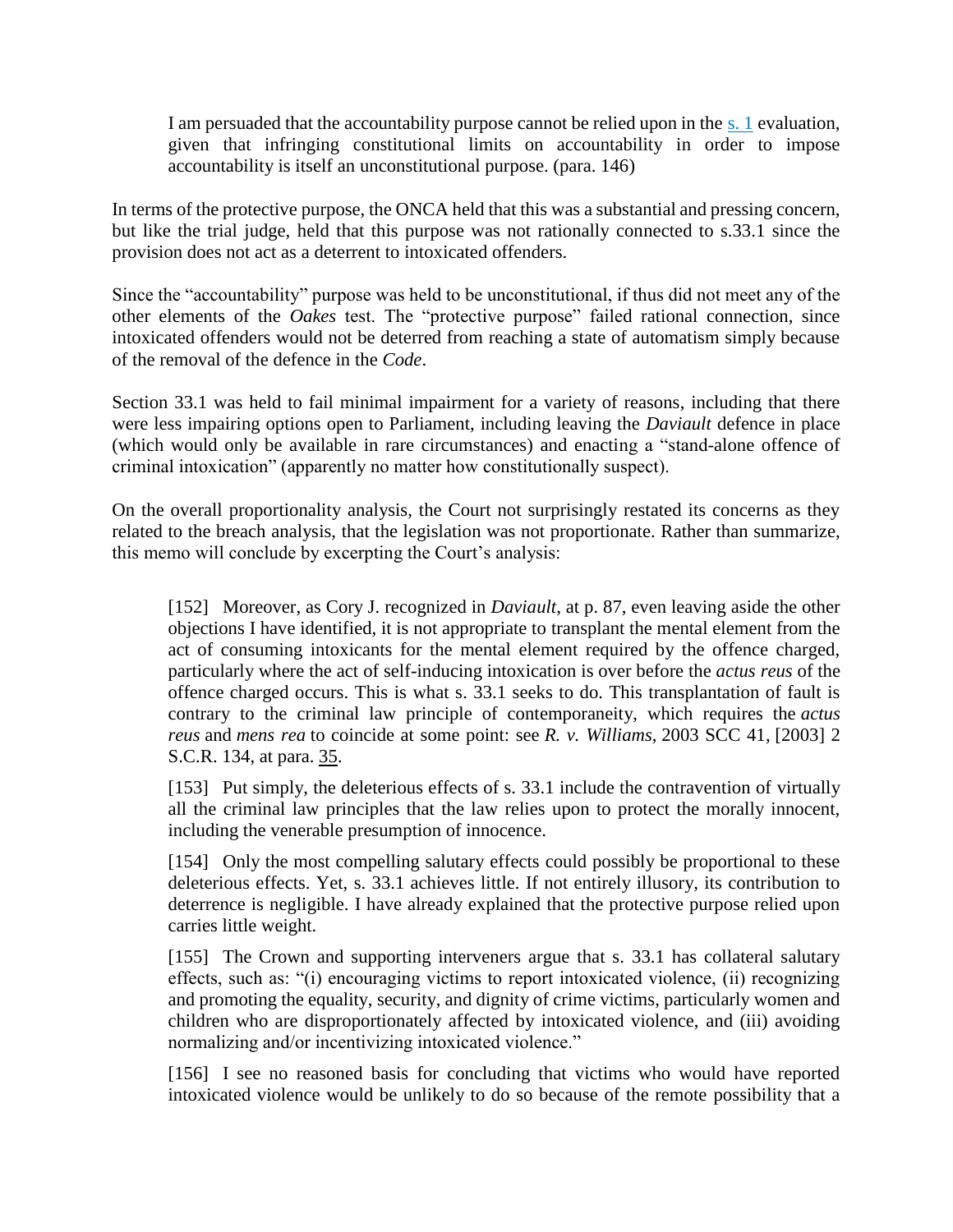non-mental disorder automatism defence could be successfully raised, or that s. 33.1 plays a material role in preventing the normalization and incentivization of intoxicated violence. Section 33.1 addresses a miniscule percentage of intoxicated violence cases.

[157] As for recognizing and promoting the equality, security, and dignity of crime victims, it is obvious that those few victims who may see their offenders acquitted without s. 33.1 will be poorly served. They are victims, whether their attacker willed or intended the attack. However, to convict an attacker of offences for which they do not bear the moral fault required by the *[Charter](https://www.canlii.org/en/ca/laws/stat/schedule-b-to-the-canada-act-1982-uk-1982-c-11/latest/schedule-b-to-the-canada-act-1982-uk-1982-c-11.html)* to avoid this outcome, is to replace one injustice for another, and at an intolerable cost to the core principles that animate criminal liability.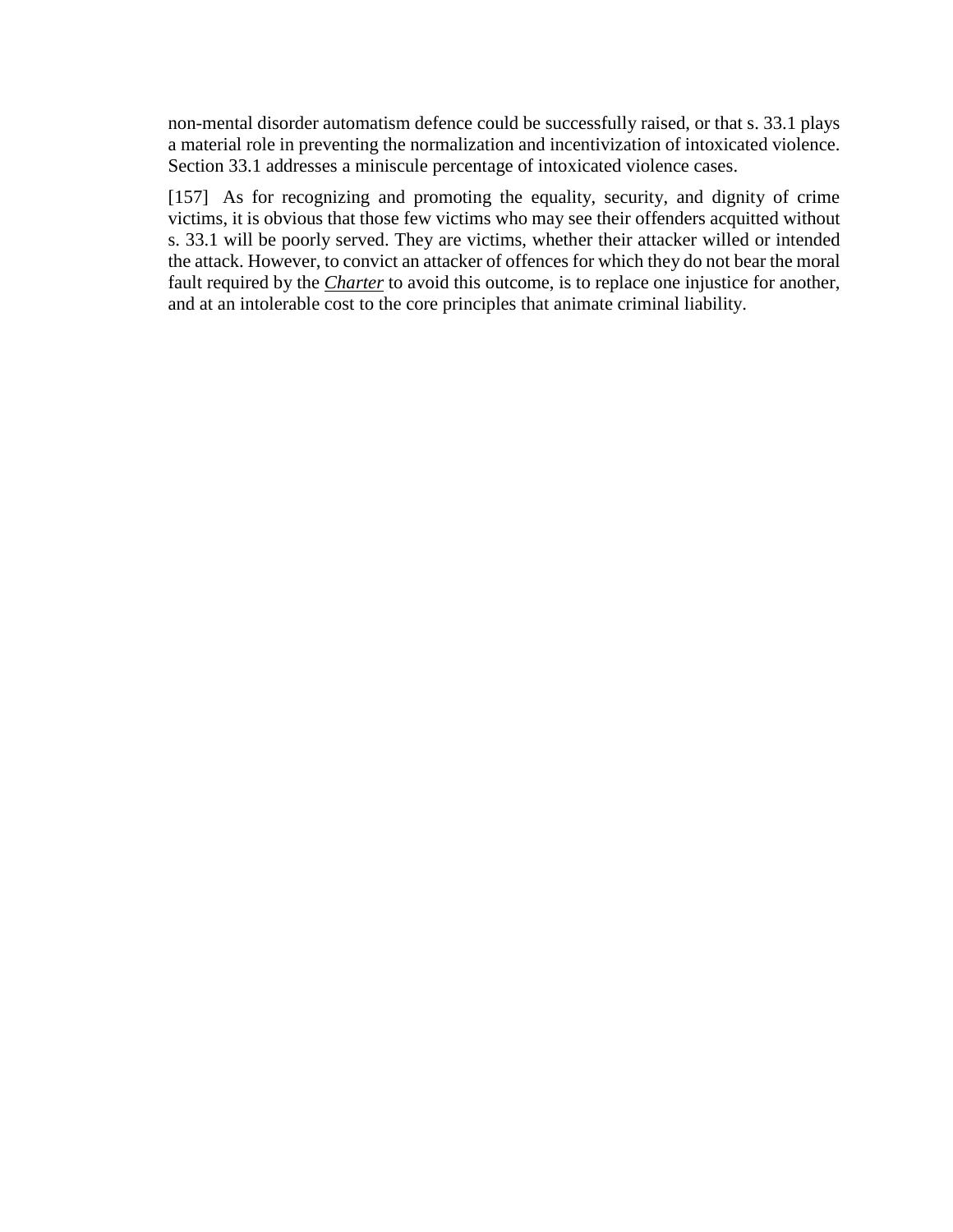An Act to amend the Criminal Code (self-induced intoxication)

[*Assented to 13th July, 1995*]

Preamble WHEREAS the Parliament of Canada is gravely concerned about the incidence of violence in Canadian society;

> WHEREAS the Parliament of Canada recognizes that violence has a particularly disadvantaging impact on the equal participation of women and children in society and on the rights of women and children to security of the person and to the equal protection and benefit of the law as guaranteed by sections 7, 15 and 28 of the *Canadian Charter of Rights and Freedoms*;

> WHEREAS the Parliament of Canada recognizes that there is a close association between violence and intoxication and is concerned that self-induced intoxication may be used socially and legally to excuse violence, particularly violence against women and children;

> WHEREAS the Parliament of Canada recognizes that the potential effects of alcohol and certain drugs on human behaviour are well known to Canadians and is aware of scientific evidence that most intoxicants, including alcohol, by themselves, will not cause a person to act involuntarily;

> WHEREAS the Parliament of Canada shares with Canadians the moral view that people who, while in a state of self-induced intoxication, violate the physical integrity of others are blameworthy in relation to their harmful conduct and should be held criminally accountable for it;

> WHEREAS the Parliament of Canada desires to promote and help to ensure the full protection of the rights guaranteed under sections 7, 11, 15 and 28 of the *Canadian Charter of Rights and Freedoms* for all Canadians, including those who are or may be victims of violence;

# **42-43-44 ELIZABETH II 42-43-44 ELIZABETH II**

# **CHAPTER 32 CHAPITRE 32**

Loi modifiant le Code criminel (intoxication volontaire)

[*Sanctionnée le 13 juillet 1995*]

que la violence au sein de la société canadienne préoccupe sérieusement le Parlement du Canada;

que le Parlement du Canada est conscient que la violence entrave la participation des femmes et des enfants dans la société et nuit gravement au droit à la sécurité de la personne et à l'égalité devant la loi que leur garantissent les articles 7, 15 et 28 de la *Charte canadienne des droits et libertés*;

que le Parlement du Canada est conscient des liens étroits qui existent entre la violence et l'intoxication et est préoccupé du fait que l'intoxication volontaire puisse être utilisée socialement et légalement pour justifier la violence, plus particulièrement contre les femmes et les enfants;

que le Parlement du Canada est conscient, d'une part, que les Canadiens connaissent les effets potentiels de l'alcool et de certaines drogues sur le comportement et, d'autre part, de l'existence de preuves scientifiques selon lesquelles la consommation de la plupart des substances intoxicantes, dont l'alcool, n'a pas en soi pour effet de faire en sorte qu'une personne agisse de façon involontaire;

que le Parlement du Canada considère, comme les Canadiens, que celui qui porte atteinte à l'intégrité physique d'autrui alors qu'il est dans un état d'intoxication volontaire est blâmable et qu'une telle conduite devrait engager sa responsabilité criminelle;

que le Parlement du Canada entend promouvoir et assurer la protection des droits que les articles 7, 11, 15 et 28 de la *Charte canadienne des droits et libertés* garantissent à tous, notamment aux victimes et aux victimes potentielles des actes de violence;

Attendu : Préambule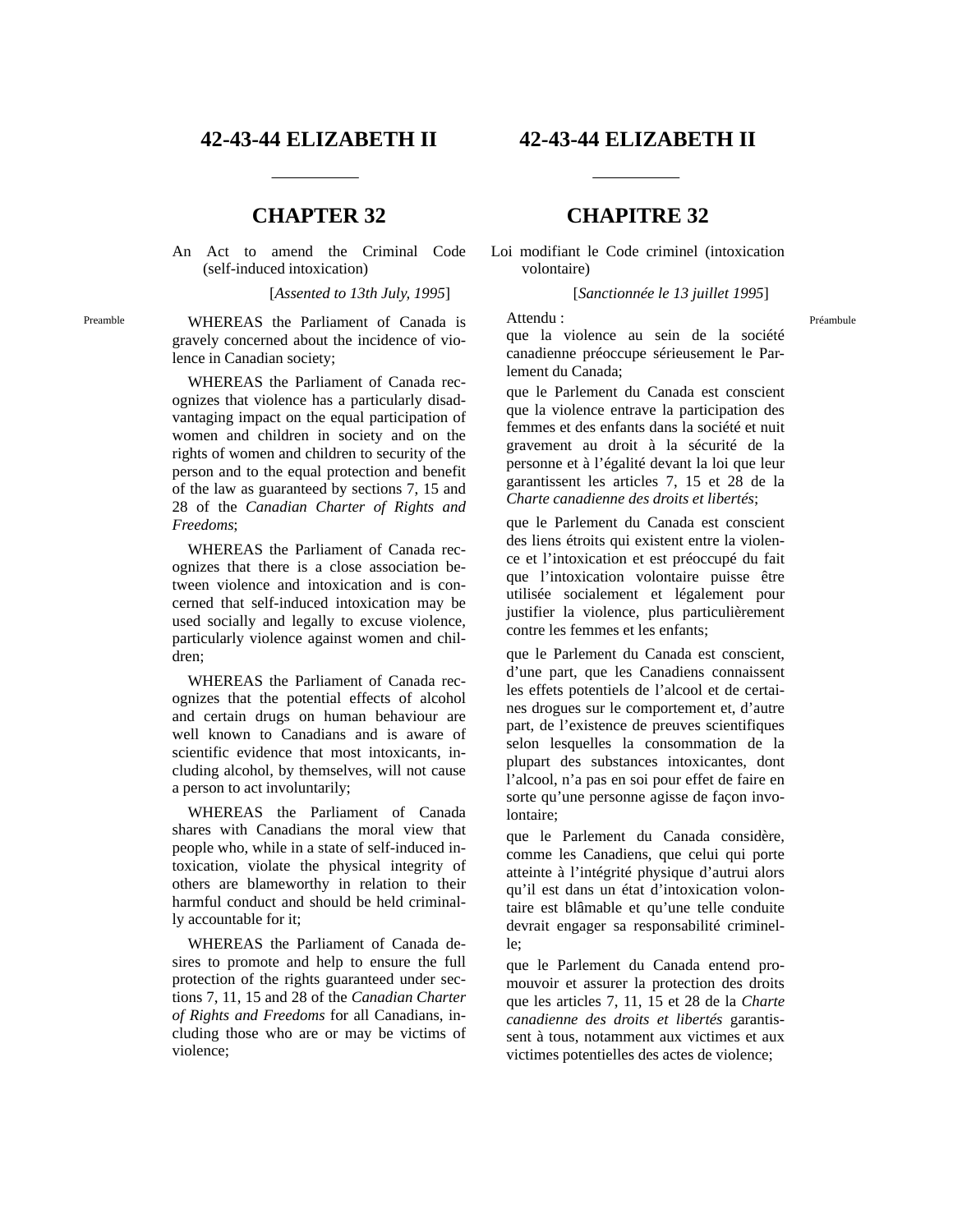WHEREAS the Parliament of Canada considers it necessary to legislate a basis of criminal fault in relation to self-induced intoxication and general intent offences involving violence;

WHEREAS the Parliament of Canada recognizes the continuing existence of a common law principle that intoxication to an extent that is less than that which would cause a person to lack the ability to form the basic intent or to have the voluntariness required to commit a criminal offence of general intent is never a defence at law;

AND WHEREAS the Parliament of Canada considers it necessary and desirable to legislate a standard of care, in order to make it clear that a person who, while in a state of incapacity by reason of self-induced intoxication, commits an offence involving violence against another person, departs markedly from the standard of reasonable care that Canadians owe to each other and is thereby criminally at fault;

NOW, THEREFORE, Her Majesty, by and with the advice and consent of the Senate and House of Commons of Canada, enacts as follows:

que le Parlement du Canada estime nécessaire de fonder, dans la législation, la responsabilité criminelle par rapport à l'intoxication volontaire et aux infractions d'intention générale mettant en cause la violence;

que le Parlement du Canada reconnaît le principe de common law selon lequel l'intoxication à un degré moindre que celui qui empêche une personne d'avoir l'intention de base ou la volonté requise pour la perpétration d'une infraction criminelle d'intention générale ne constitue pas un moyen de défense reconnu en droit;

que le Parlement du Canada estime nécessaire et souhaitable que la loi prévoie une norme de diligence qui permette d'établir clairement que toute personne qui, alors qu'elle est dans un état d'intoxication volontaire, commet une infraction mettant en cause la violence contre autrui s'écarte d'une façon marquée de la norme de diligence raisonnable acceptée dans la société canadienne et, de ce fait, est criminellement responsable,

Sa Majesté, sur l'avis et avec le consentement du Sénat et de la Chambre des communes du Canada, édicte :

L.R., ch. C-46; L.R., ch. 2, 11, 27 31, 47, 51, 52  $(1<sup>er</sup> supp.),$ ch. 1, 24, 27,  $35(2^e)$ suppl.), ch. 10, 19, 30, 34 (3e suppl.), ch. 1, 23, 29, 30, 31, 32, 40, 42, 50 (4e suppl.); 1989, ch. 2; 1990, ch. 15, 16,  $17, 44, 1991$ ch. 1, 4, 28, 40, 43; 1992, ch. 1, 11, 20, 21, 22, 27, 38, 41, 47, 51; 1993, ch. 7, 25, 28, 34, 37, 40, 45, 46; 1994, ch. 12, 13, 38, 44

R.S., c. C-46; R.S., cc. 2, 11, 27, 31, 47, 51, 52 (1st Supp.), cc. 1, 24, 27, 35 (2nd Supp.), cc. 10, 19, 30, 34 (3rd Supp.), cc. 1, 23, 29, 30, 31, 32, 40, 42, 50 (4th Supp.); 1989, c. 2; 1990, cc. 15, 16, 17, 44; 1991, cc. 1, 4, 28, 40, 43; 1992, cc. 1, 11, 20, 21, 22, 27, 38, 41, 47, 51; 1993, cc. 7, 25, 28, 34, 37, 40, 45, 46; 1994, cc. 12, 13, 38, 44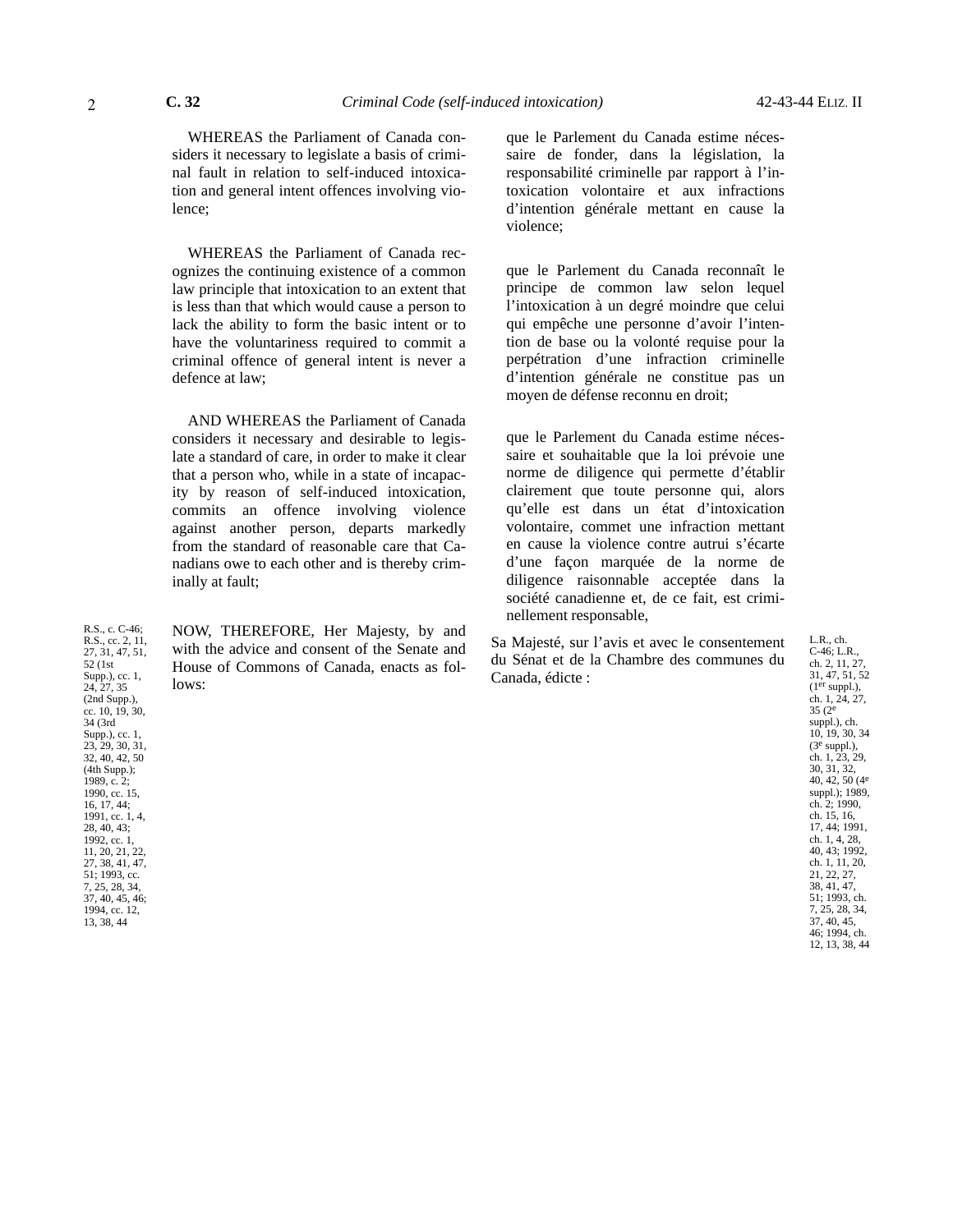Nonapplication du moyen de défense

3

### **1. The** *Criminal Code* **is amended by adding the following after section 33:**

### *Self-induced Intoxication Intoxication volontaire*

When defence not available

**33.1** (1) It is not a defence to an offence referred to in subsection (3) that the accused, by reason of self-induced intoxication, lacked the general intent or the voluntariness required to commit the offence, where the accused departed markedly from the standard of care as described in subsection (2).

Criminal fault by reason of intoxication

(2) For the purposes of this section, a person departs markedly from the standard of reasonable care generally recognized in Canadian society and is thereby criminally at fault where the person, while in a state of self-induced intoxication that renders the person unaware of, or incapable of consciously controlling, their behaviour, voluntarily or involuntarily interferes or threatens to interfere with the bodily integrity of another person.

offence under this Act or any other Act of Parliament that includes as an element an

Application (3) This section applies in respect of an

assault or any other interference or threat of interference by a person with the bodily integrity of another person.

Coming into force **2. This Act shall come into force on a day to be fixed by order of the Governor in Council.**

### **1. Le** *Code criminel* **est modifié par adjonction, après l'article 33, de ce qui suit :**

**33.1** (1) Ne constitue pas un moyen de défense à une infraction visée au paragraphe (3) le fait que l'accusé, en raison de son intoxication volontaire, n'avait pas l'intention générale ou la volonté requise pour la perpétration de l'infraction, dans les cas où il s'écarte de façon marquée de la norme de diligence énoncée au paragraphe (2).

(2) Pour l'application du présent article, une personne s'écarte de façon marquée de la norme de diligence raisonnable généralement acceptée dans la société canadienne et, de ce fait, est criminellement responsable si, alors qu'elle est dans un état d'intoxication volontaire qui la rend incapable de se maîtriser consciemment ou d'avoir conscience de sa conduite, elle porte atteinte ou menace de porter atteinte volontairement ou involontairement à l'intégrité physique d'autrui.

 $(3)$  Le présent article s'applique aux infractions créées par la présente loi ou toute autre loi fédérale dont l'un des éléments constitutifs est l'atteinte ou la menace d'atteinte à l'intégrité physique d'une personne, ou toute forme de voies de fait.

2. La présente loi entre en vigueur à la Entrée e **date fixée par décret.**

Responsabilité criminelle en raison de

l'intoxication

Infractions

Entrée en

QUEEN'S PRINTER FOR CANADA © IMPRIMEUR DE LA REINE POUR LE CANADA OTTAWA, 1995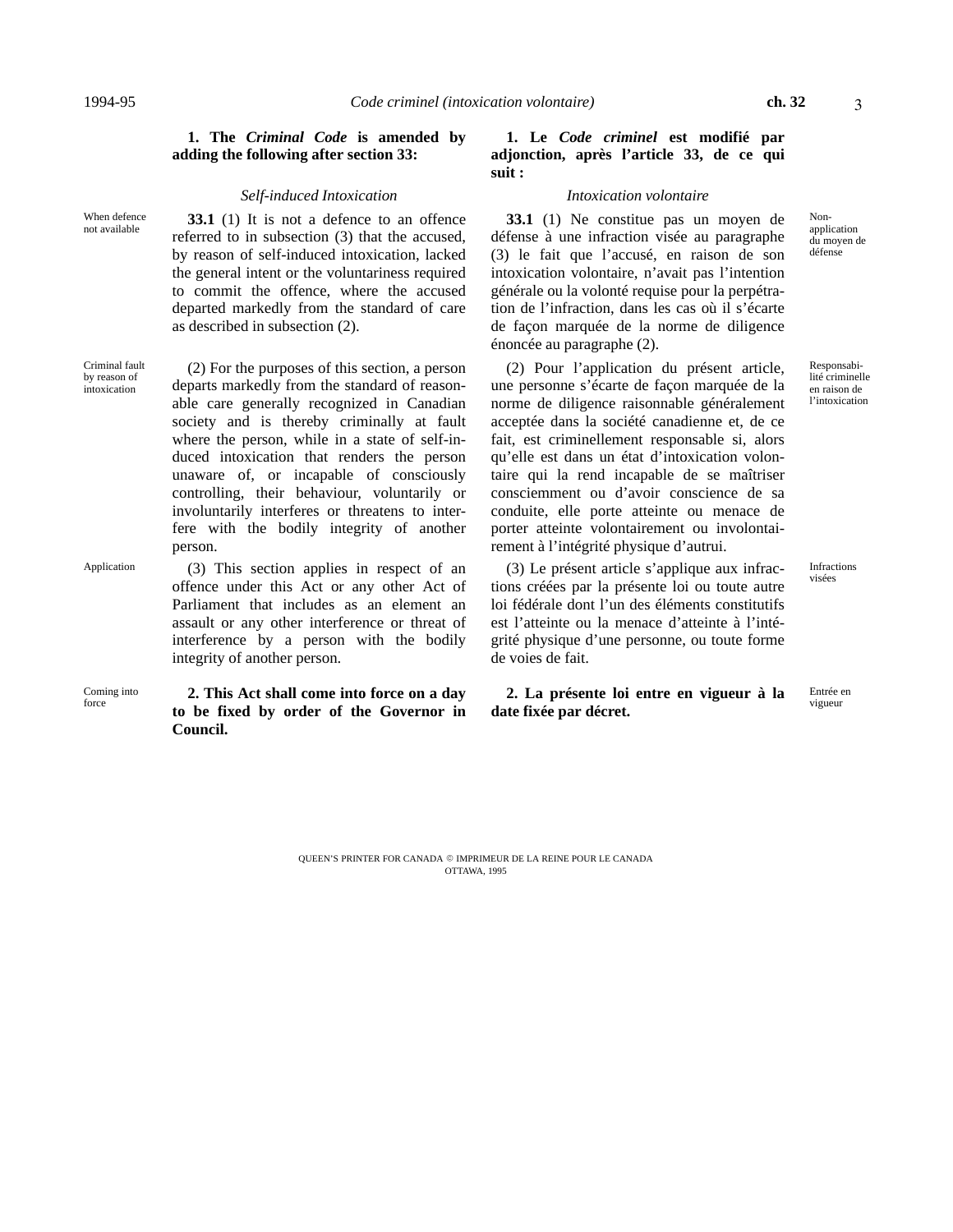# **APPENDIX "B"**

|                                                    | <b>The Leary Rule</b>                                                                                                                                                                    | <b>Post-Daviault</b>                                                                                                                                                                                      | Post-Robinson                                                                                                                                                                                                                                      | Post-s.33.1                                                                                                                                                                                                                                |
|----------------------------------------------------|------------------------------------------------------------------------------------------------------------------------------------------------------------------------------------------|-----------------------------------------------------------------------------------------------------------------------------------------------------------------------------------------------------------|----------------------------------------------------------------------------------------------------------------------------------------------------------------------------------------------------------------------------------------------------|--------------------------------------------------------------------------------------------------------------------------------------------------------------------------------------------------------------------------------------------|
| <b>General</b><br><b>Intent</b><br><b>Offences</b> | Extreme Intoxication is<br>no defence to general<br>intent offences                                                                                                                      | Extreme intoxication<br>may be a defence to a<br>general intent offence,<br>but only if the accused<br>can demonstrate, on a<br>balance of<br>probabilities, that s/he<br>was in an automatistic<br>state | Extreme intoxication<br>may be a defence to<br>a general intent<br>offence, but only if<br>the accused can<br>demonstrate, on a<br>balance of<br>probabilities, that<br>s/he was in an<br>automatistic state                                       | Extreme intoxication is no defence<br>to a general intent offence where<br>the accused interfered with, or<br>threatened to interfere with<br>another person's bodily integrity                                                            |
| <b>Specific</b><br>Intent<br><b>Offences</b>       | Extreme intoxication<br>may be a defence to<br>specific intent offences,<br>but only if the accused<br>can demonstrate s/he did<br>not have the capacity to<br>form the requisite intent | Extreme intoxication<br>may be a defence to<br>specific intent<br>offences, but only if<br>the accused can<br>demonstrate s/he did<br>not have the capacity<br>to form the requisite<br>intent            | Intoxication may be<br>a defence to specific<br>intent offences, if, in<br>the context of all of<br>the evidence, a<br>reasonable doubt is<br>raised about whether<br>the accused had the<br>requisite intent to<br>commit the offence<br>in issue | Intoxication may be a defence to<br>specific intent offences, if, in the<br>context of all of the evidence, a<br>reasonable doubt is raised about<br>the whether the accused had the<br>requisite intent to commit the<br>offence in issue |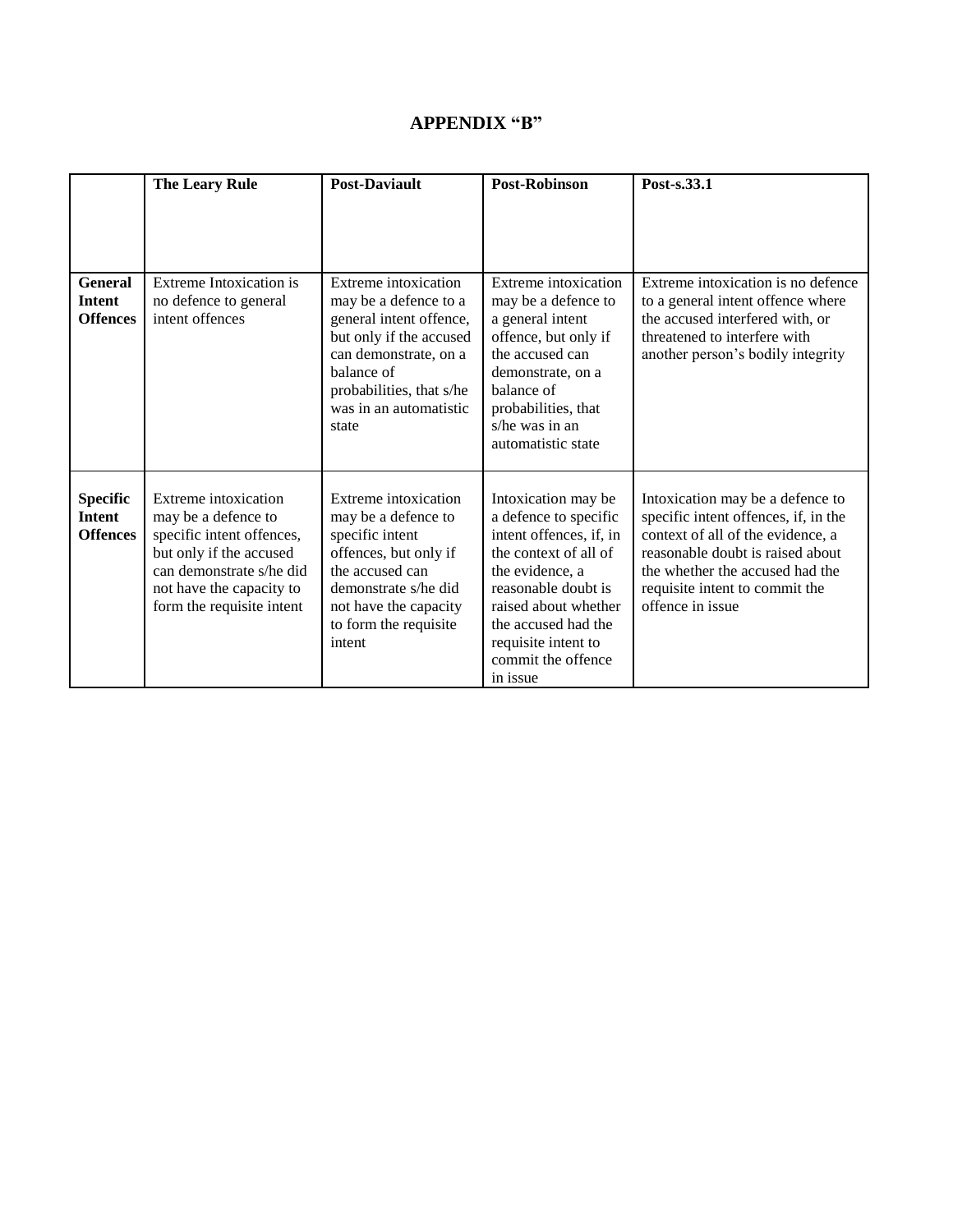# **APPENDIX "C"**

# **CHRONOLOGY OF TRIAL DECISIONS ASSESSING THE CONSTITUTIONALITY OF S 33.1**

| Case                                                    | <b>Finding on Constitutionality of s.</b><br>33.1 and Finding at Trial Proper                                                                                                                                                                                                                                                                                  | <b>Analysis of competing</b><br>s 7 interests | Discussion of s 15<br>equality rights | <b>Appeal</b>                                                                                    |
|---------------------------------------------------------|----------------------------------------------------------------------------------------------------------------------------------------------------------------------------------------------------------------------------------------------------------------------------------------------------------------------------------------------------------------|-----------------------------------------------|---------------------------------------|--------------------------------------------------------------------------------------------------|
| R v Vickberg, 1998<br><b>BCJ No 1034 (SC)</b>           | Constitutional <sup>64</sup><br>$\overline{\phantom{0}}$<br>Infringes $s$ 7 and $s$ 11(d) of the<br>$\overline{a}$<br><i>Charter</i> , but is justified under s 1<br>Acquitted of assault with a<br>$\blacksquare$<br>weapon                                                                                                                                   | N <sub>o</sub>                                | N <sub>o</sub>                        | N <sub>o</sub><br>$\overline{\phantom{a}}$                                                       |
| <b>R</b> v Decaire, 1999 OJ<br><b>No 6339 (Gen Div)</b> | Constitutional<br>$\blacksquare$<br>Infringes $s$ 7 and $s$ 11(d) of the<br>$\overline{\phantom{a}}$<br><i>Charter</i> , but is justified under s 1<br>Convicted of aggravated assault<br>$\blacksquare$                                                                                                                                                       | N <sub>o</sub>                                | N <sub>o</sub>                        | $R v$ Decaire, 1999 OJ<br>No 4794 (CA)<br>Appeal to ONCA<br>dismissed.<br>s 33.1 not considered. |
| $R v$ Brenton, 1999<br><b>CanLII 13930 (NWT</b><br>SC)  | Unconstitutional (on appeal from<br>$\overline{a}$<br>the Territorial Court)<br>Infringes $s$ 7 and $s$ 11(d) of the<br>$\overline{\phantom{0}}$<br><i>Charter</i> and is not justified<br>under s 1<br>Convicted at trial of sexual<br>$\overline{\phantom{0}}$<br>assault, assault and assaulting a<br>peace officer x2. Convictions<br>set aside on appeal. | N <sub>o</sub>                                | N <sub>o</sub>                        | No further appeal.                                                                               |

<sup>&</sup>lt;sup>64</sup> Justice Owen-Flood noted that his comments on the constitutionality of s. 33.1 were *obiter* because the accused was found to be involuntarily intoxicated, therefore s. 33.1 did not apply.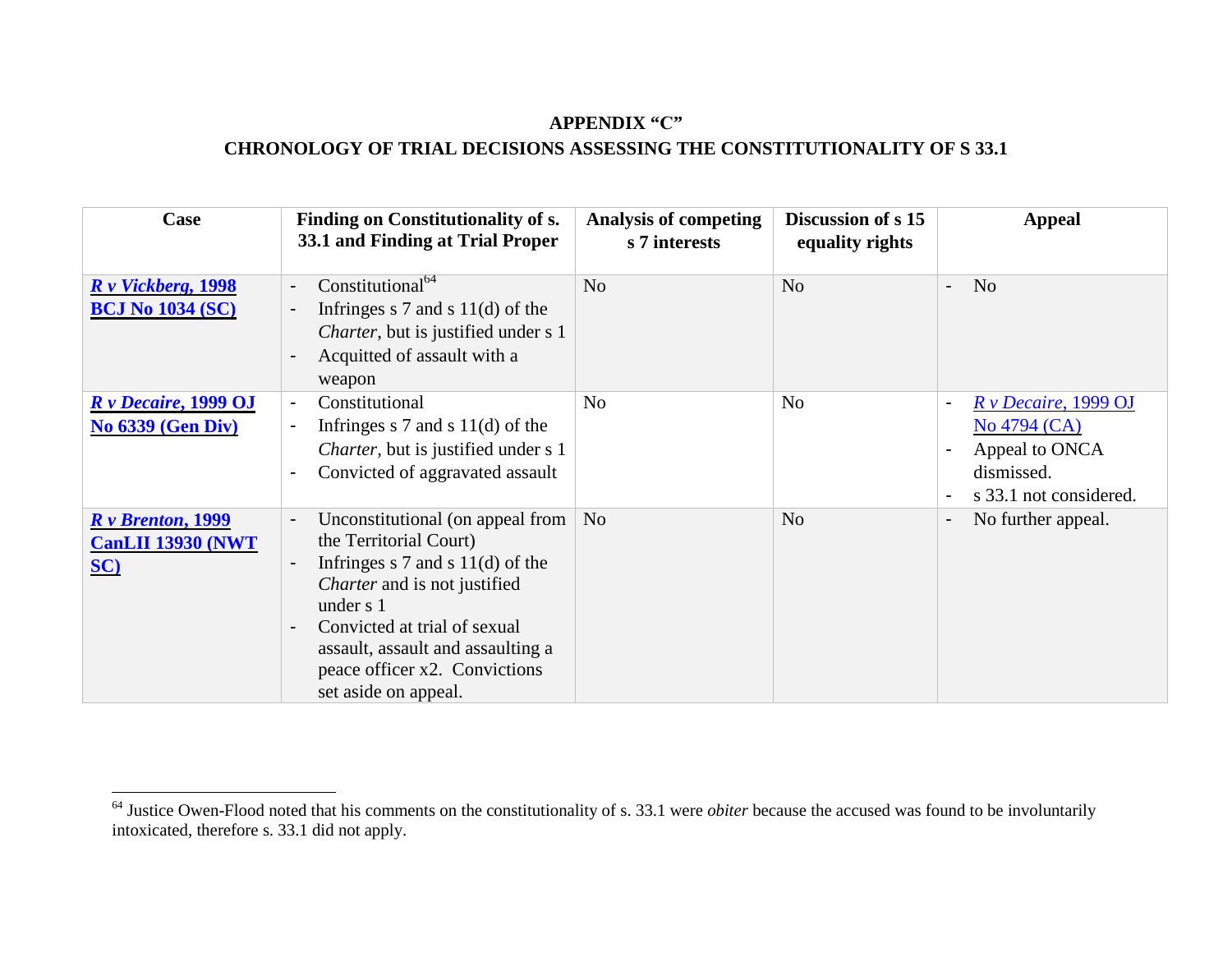| Case                                          | <b>Finding on Constitutionality of s.</b><br>33.1 and Finding at Trial Proper                                                                                                                                   | <b>Analysis of competing</b><br>s 7 interests                                                                                                                                                                                                                                                  | Discussion of s 15<br>equality rights | <b>Appeal</b>                                                                                                                            |
|-----------------------------------------------|-----------------------------------------------------------------------------------------------------------------------------------------------------------------------------------------------------------------|------------------------------------------------------------------------------------------------------------------------------------------------------------------------------------------------------------------------------------------------------------------------------------------------|---------------------------------------|------------------------------------------------------------------------------------------------------------------------------------------|
| <b>R</b> v Dunn, 1999 OJ No<br>5452 (SC)      | Unconstitutional<br>$\blacksquare$<br>Infringes $s$ 7 and $s$ 11(d) of the<br>$\overline{\phantom{a}}$<br><i>Charter</i> and is not justified<br>under s 1<br>Convicted of aggravated assault<br>$\blacksquare$ | Very limited<br>discussion, due in part<br>to the judge's difficulty<br>identifying "the societal<br>interests" the legislation<br>seeks to protect (para<br>25-26) and the finding<br>that the "preamble mis-<br>states and overstates the<br>safeguarded interests of<br>society" (para 31). | N <sub>o</sub>                        | $Rv$ Dunn, 2002 OJ No<br>864 (CA)<br>Appeal to ONCA in<br>relation to sentence<br>dismissed.<br>s 33.1 not considered.<br>$\blacksquare$ |
| $Rv$ Jensen, 2000 OJ<br><b>No 4870 (SC)</b>   | Unconstitutional<br>$\overline{\phantom{a}}$<br>No reasons given<br>$\overline{\phantom{a}}$<br>Convicted of second degree<br>$\blacksquare$<br>murder                                                          | N <sub>o</sub>                                                                                                                                                                                                                                                                                 | N <sub>o</sub>                        | $R \nu$ Jensen, 2005 CanLII<br>$\overline{\phantom{a}}$<br>7649 (ONCA)<br>Appeal to ONCA<br>dismissed. Did not<br>consider s 33.1.       |
| $Rv$ Cedeno, 2005 OJ<br><b>No 1174 (Ct J)</b> | Unconstitutional<br>$\overline{\phantom{a}}$<br>Followed Jensen<br>$\blacksquare$<br>Convicted of sexual assault<br>$\blacksquare$                                                                              | N <sub>o</sub>                                                                                                                                                                                                                                                                                 | N <sub>o</sub>                        | N <sub>o</sub>                                                                                                                           |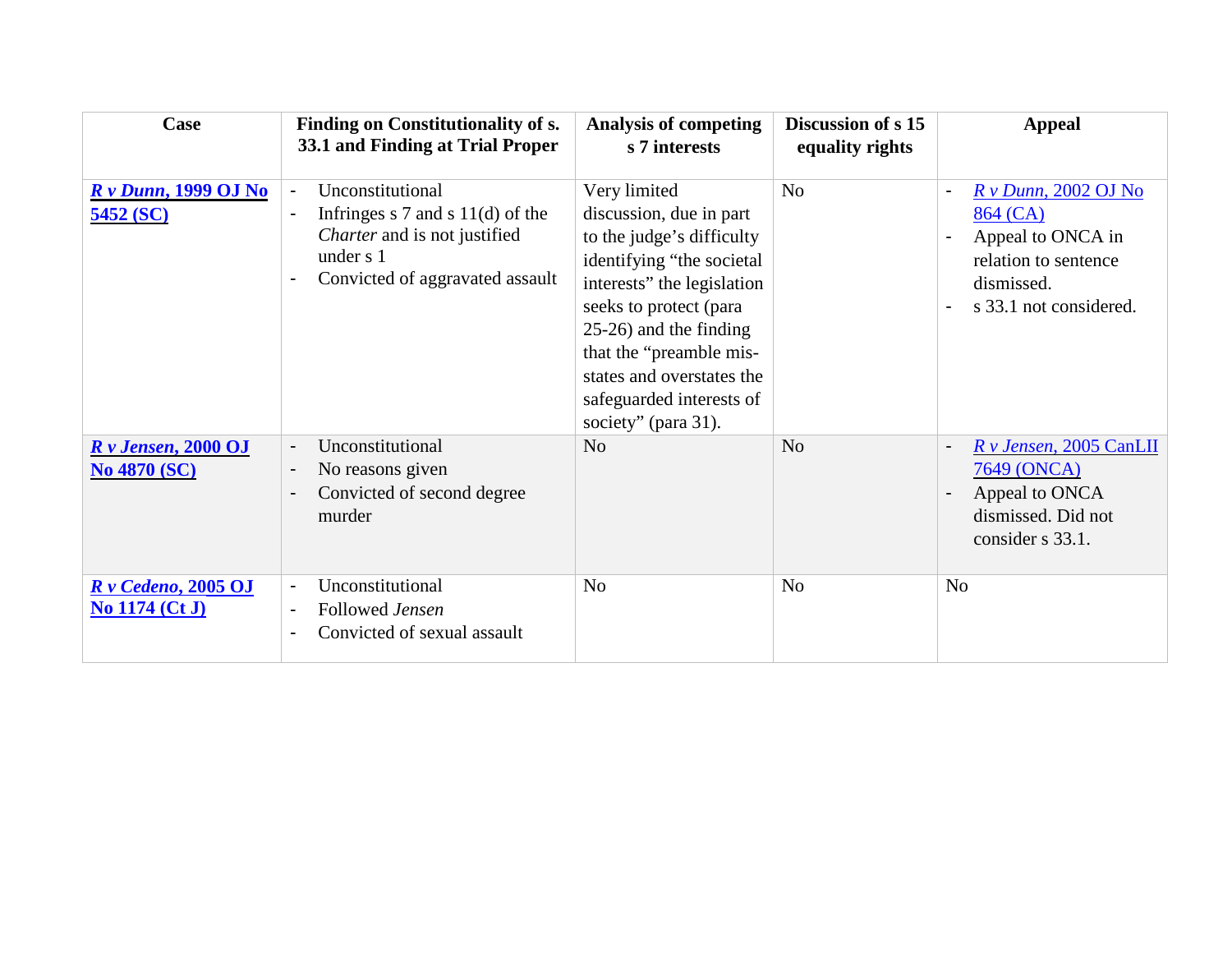| Case                                            | Finding on Constitutionality of s.<br>33.1 and Finding at Trial Proper                                                                                                                                                                                                             | <b>Analysis of competing</b><br>s 7 interests    | Discussion of s 15<br>equality rights | <b>Appeal</b>                                                                                                                                                                  |
|-------------------------------------------------|------------------------------------------------------------------------------------------------------------------------------------------------------------------------------------------------------------------------------------------------------------------------------------|--------------------------------------------------|---------------------------------------|--------------------------------------------------------------------------------------------------------------------------------------------------------------------------------|
| $Rv$ Dow, 2010 QJ No<br>8999 (SC)               | Constitutional<br>$\overline{\phantom{a}}$<br>Infringes $s$ 7 and $s$ 11(d) of the<br>$\blacksquare$<br>Charter, but is justified under s 1<br>Convicted at trial of second<br>$\overline{\phantom{0}}$<br>degree murder, attempted<br>murder and careless use of a<br>firearm x 2 | N <sub>o</sub>                                   | N <sub>0</sub>                        | Dow c $R$ , 2014 QJ No<br>$7451$ (CA)<br>Appeal to QCCA<br>allowed in relation to<br>jury instructions; no<br>consideration of s 33.1.<br>New trial ordered.<br>$\blacksquare$ |
| $R \nu$ Fleming, 2010 OJ<br><b>No 5988 (SC)</b> | Unconstitutional<br>$\blacksquare$<br>Infringes $s$ 7 and $s$ 11(d) of the<br>$\overline{\phantom{a}}$<br>Charter and is not justified<br>under s 1<br>Finding from trial proper not<br>$\blacksquare$<br>published                                                                | Very limited, tracking<br>the reasoning in Dunn. | N <sub>o</sub>                        | N <sub>o</sub>                                                                                                                                                                 |
| R v SN, 2012 NuJ No 3<br>(CtJ)                  | Constitutional<br>$\overline{\phantom{a}}$<br>Infringes $s$ 7 and $s$ 11(d) of the<br>$\overline{\phantom{a}}$<br>Charter and is not justified<br>under s 1<br>Finding from trial proper not<br>$\blacksquare$<br>published                                                        | N <sub>o</sub>                                   | N <sub>o</sub>                        | N <sub>o</sub>                                                                                                                                                                 |
| $R v$ Chan, 2018 OJ No<br>4731 (SC)             | Constitutional<br>$\overline{\phantom{a}}$<br>Saved under s 1<br>$\blacksquare$<br>Convicted of manslaughter and<br>$\blacksquare$<br>aggravated assault                                                                                                                           | N <sub>o</sub>                                   | N <sub>o</sub>                        | Pending                                                                                                                                                                        |